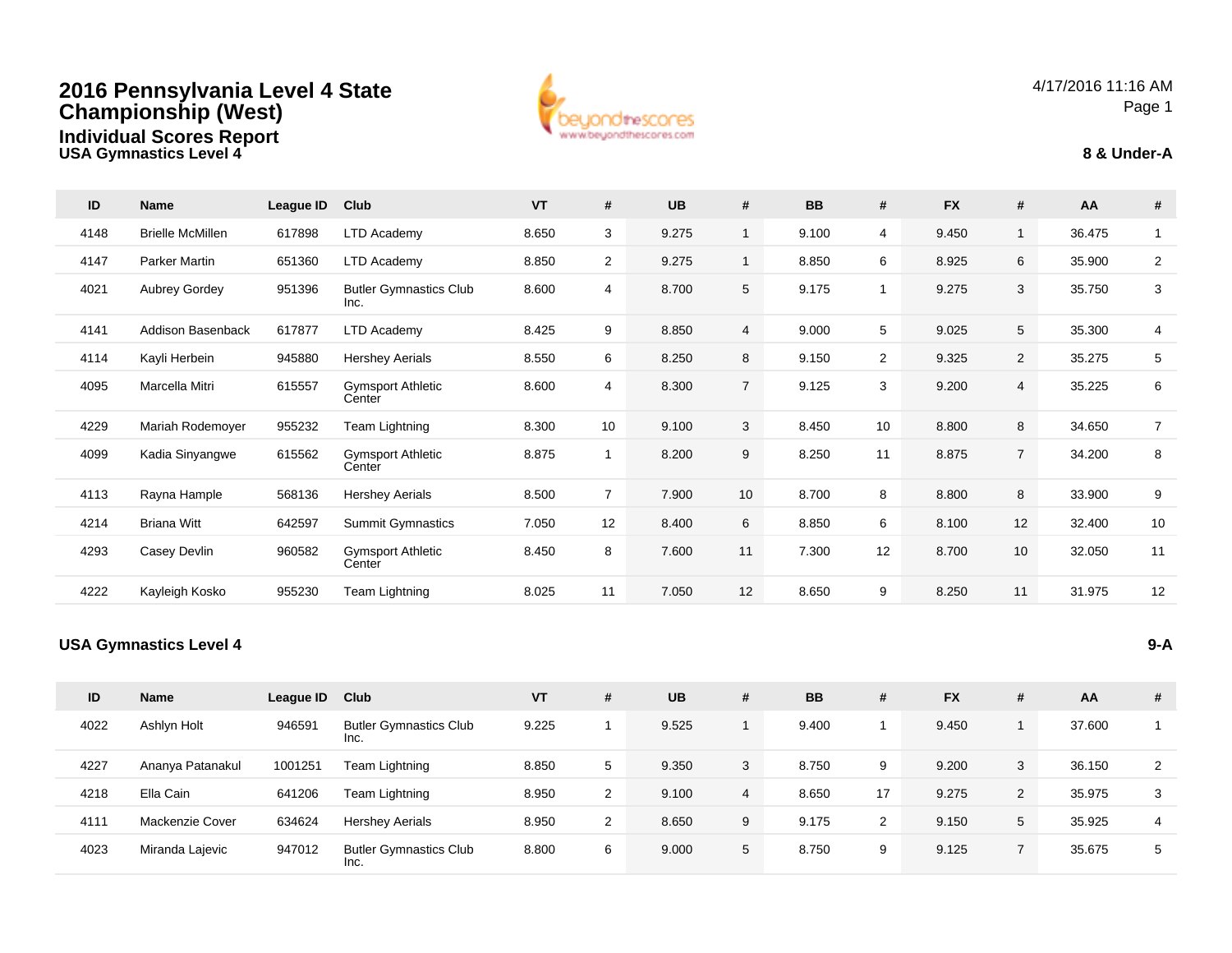

|      | <u>INGIVIQUAL SCOLES REPOLL</u> |        |                                       |       |    | All All Advisors (Reno and the Montenegal and investiga- |                |       |    |       |                 |        |                |
|------|---------------------------------|--------|---------------------------------------|-------|----|----------------------------------------------------------|----------------|-------|----|-------|-----------------|--------|----------------|
| 4142 | Abigail Donlan                  | 648134 | LTD Academy                           | 8.350 | 13 | 9.425                                                    | $\overline{2}$ | 9.000 | 4  | 8.700 | 16              | 35.475 | 6              |
| 4123 | Ryleigh Zimmerman               | 945891 | <b>Hershey Aerials</b>                | 8.625 | 9  | 9.000                                                    | 5              | 8.350 | 20 | 9.125 | $\overline{7}$  | 35.100 | $\overline{7}$ |
| 4119 | <b>Claire Munnelly</b>          | 628361 | <b>Hershey Aerials</b>                | 8.725 | 8  | 8.850                                                    | $\overline{7}$ | 8.450 | 19 | 9.000 | 11              | 35.025 | 8              |
| 4020 | Amelia Bosco                    | 630988 | <b>Butler Gymnastics Club</b><br>Inc. | 8.500 | 10 | 8.650                                                    | 9              | 8.650 | 17 | 9.150 | 5               | 34.950 | 9              |
| 4122 | Madison Vaidic                  | 627524 | <b>Hershey Aerials</b>                | 8.800 | 6  | 8.425                                                    | 13             | 8.725 | 13 | 9.000 | 11              | 34.950 | 9              |
| 4109 | Olivia Biggica                  | 505470 | <b>Hershey Aerials</b>                | 8.325 | 14 | 8.750                                                    | 8              | 8.750 | 9  | 8.925 | 14              | 34.750 | 11             |
| 4219 | <b>Brooklyn Coleman</b>         | 955272 | Team Lightning                        | 8.875 | 4  | 7.450                                                    | 22             | 8.900 | 7  | 9.125 | $\overline{7}$  | 34.350 | 12             |
| 4090 | Madilynne Eitel                 | 936408 | <b>Gymsport Athletic</b><br>Center    | 8.200 | 18 | 8.150                                                    | 18             | 8.800 | 8  | 9.050 | 10 <sup>°</sup> | 34.200 | 13             |
| 4005 | Eliana Knause                   | 648515 | <b>All-Star Athletics</b>             | 8.100 | 21 | 7.850                                                    | 19             | 9.000 | 4  | 9.175 | $\overline{4}$  | 34.125 | 14             |
| 4100 | Elizabeth<br>Stoecklein         | 570990 | <b>Gymsport Athletic</b><br>Center    | 8.425 | 12 | 7.700                                                    | 20             | 9.025 | 3  | 8.850 | 15              | 34.000 | 15             |
| 4088 | Casey Boyle                     | 936416 | <b>Gymsport Athletic</b><br>Center    | 8.275 | 17 | 8.200                                                    | 16             | 8.200 | 22 | 8.950 | 13              | 33.625 | 16             |
| 4092 | Katie Kelly                     | 615550 | <b>Gymsport Athletic</b><br>Center    | 8.150 | 19 | 8.375                                                    | 14             | 8.750 | 9  | 8.200 | 18              | 33.475 | $17$           |
| 4230 | <b>Alix Rutter</b>              | 955234 | Team Lightning                        | 8.150 | 19 | 8.350                                                    | 15             | 8.700 | 14 | 8.050 | 20              | 33.250 | 18             |
| 4217 | Baylee Antuzzi                  | 640914 | Team Lightning                        | 8.300 | 15 | 8.500                                                    | 12             | 8.250 | 21 | 8.150 | 19              | 33.200 | 19             |
| 4151 | Josie Sawinski                  | 617878 | LTD Academy                           | 8.000 | 22 | 8.200                                                    | 16             | 8.700 | 14 | 8.000 | 21              | 32.900 | 20             |
| 4223 | <b>Sydney Marie</b>             | 640881 | Team Lightning                        | 8.300 | 15 | 7.150                                                    | 23             | 8.700 | 14 | 8.225 | 17              | 32.375 | 21             |
| 4226 | Madeline Moore                  | 955247 | Team Lightning                        | 7.850 | 23 | 7.500                                                    | 21             | 8.950 | 6  | 8.000 | 21              | 32.300 | 22             |
| 4145 | Chloe Karabinos                 | 617894 | <b>LTD Academy</b>                    | 8.450 | 11 | 8.650                                                    | 9              | 3.000 | 23 | X.XXX | $\sim$          | 20.100 | 23             |
|      |                                 |        |                                       |       |    |                                                          |                |       |    |       |                 |        |                |

#### **USA Gymnastics Level 4**

**10-A**

| ID   | <b>Name</b>    | League ID | Club                                  | VT    |    | <b>UB</b> |            | <b>BB</b> | <b>FX</b> | AA     |   |
|------|----------------|-----------|---------------------------------------|-------|----|-----------|------------|-----------|-----------|--------|---|
| 4025 | Lillian Tirado | 946898    | <b>Butler Gymnastics Club</b><br>Inc. | 9.150 |    | 9.550     |            | 9.650     | 9.525     | 37.875 |   |
| 4232 | Amelia Sala    | 955238    | Team Lightning                        | 8.450 | 12 | 9.150     | $\epsilon$ | 9.100     | 9.075     | 35.775 | ົ |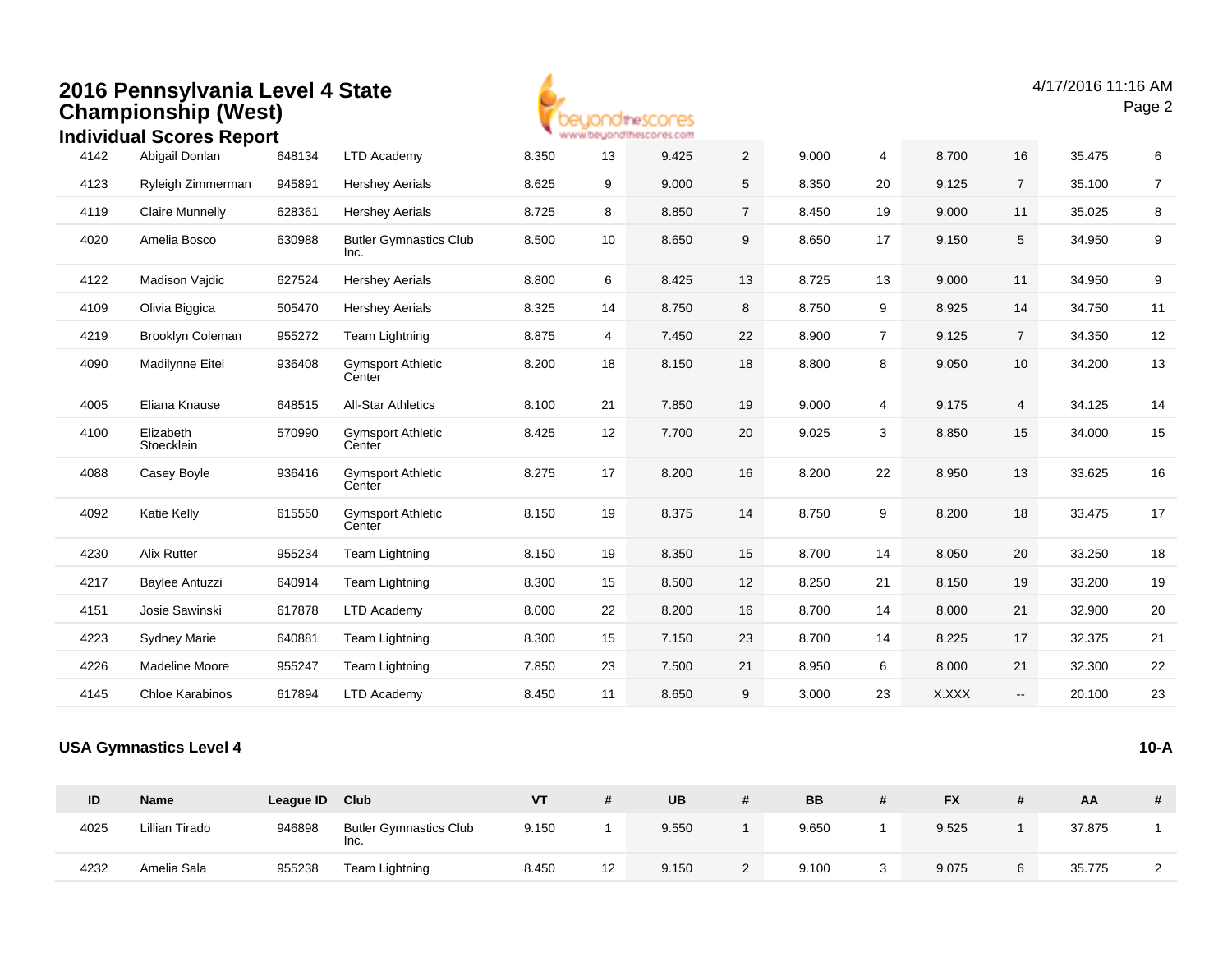

4/17/2016 11:16 AMPage 3

|          | Individual Scores Report      |           |                                       |       |                  | * www.beyondthescores.com |                |           |                |           |                |        |                  |
|----------|-------------------------------|-----------|---------------------------------------|-------|------------------|---------------------------|----------------|-----------|----------------|-----------|----------------|--------|------------------|
| 4117     | <b>Hailee Kreiser</b>         | 568131    | <b>Hershey Aerials</b>                | 8.450 | 12               | 9.050                     | 4              | 8.825     | $\overline{7}$ | 9.000     | 8              | 35.325 | 3                |
| 4091     | Addison Glace                 | 982522    | <b>Gymsport Athletic</b><br>Center    | 8.575 | 10               | 8.150                     | 12             | 9.200     | $\overline{2}$ | 9.200     | $\sqrt{5}$     | 35.125 | 4                |
| 4110     | Mikalah<br>Copenhaver         | 568140    | <b>Hershey Aerials</b>                | 8.750 | $\overline{7}$   | 9.050                     | 4              | 7.850     | 15             | 9.375     | 3              | 35.025 | $5\phantom{.0}$  |
| 4220     | Gia Coletta                   | 955215    | Team Lightning                        | 8.400 | 14               | 8.525                     | $\overline{7}$ | 9.000     | 5              | 9.000     | 8              | 34.925 | $\,6$            |
| 4026     | Hannah Weiland                | 639580    | <b>Butler Gymnastics Club</b><br>Inc. | 8.925 | 4                | 8.350                     | 10             | 9.075     | $\overline{4}$ | 8.550     | 14             | 34.900 | $\overline{7}$   |
| 4116     | Olivia Kouletsis              | 568129    | <b>Hershey Aerials</b>                | 8.700 | 8                | 9.125                     | 3              | 8.400     | 10             | 8.300     | 16             | 34.525 | $\bf 8$          |
| 4089     | Allison Eaton                 | 588251    | <b>Gymsport Athletic</b><br>Center    | 9.000 | $\overline{c}$   | 8.150                     | 12             | 8.350     | 11             | 9.000     | 8              | 34.500 | $\boldsymbol{9}$ |
| 4228     | Alaina Rodemoyer              | 640902    | Team Lightning                        | 9.000 | $\overline{2}$   | 7.800                     | 14             | 8.800     | 8              | 8.725     | 11             | 34.325 | $10$             |
| 4019     | Megan Baggetta                | 946588    | <b>Butler Gymnastics Club</b><br>Inc. | 8.850 | $\,$ 5 $\,$      | 8.400                     | $\bf 8$        | 8.850     | 6              | 8.175     | 17             | 34.275 | 11               |
| 4024     | Rylee Long                    | 559505    | <b>Butler Gymnastics Club</b><br>Inc. | 8.625 | $\boldsymbol{9}$ | 8.375                     | 9              | 8.325     | 12             | 8.550     | 14             | 33.875 | 12               |
| 4097     | <b>Isabelle Prunier</b>       | 644299    | <b>Gymsport Athletic</b><br>Center    | 8.800 | 6                | 8.850                     | $\,6\,$        | 7.300     | 16             | 8.700     | 12             | 33.650 | 13               |
| 4115     | Abby Johnson                  | 627490    | <b>Hershey Aerials</b>                | 8.325 | 15               | 7.600                     | 16             | 8.300     | 14             | 9.225     | $\overline{4}$ | 33.450 | 14               |
| 4004     | Kallyn Kerr                   | 510365    | All-Star Athletics                    | 8.500 | 11               | 6.450                     | 17             | 8.800     | 8              | 9.050     | $\overline{7}$ | 32.800 | 15               |
| 4101     | Nevina Waldorf                | 615564    | <b>Gymsport Athletic</b><br>Center    | 7.950 | 16               | 8.200                     | 11             | 6.800     | 17             | 9.400     | 2              | 32.350 | 16               |
| 4150     | Alyssa Ropp                   | 648818    | <b>LTD Academy</b>                    | 7.550 | 17               | 7.675                     | 15             | 8.325     | 12             | 8.575     | 13             | 32.125 | 17               |
|          | <b>USA Gymnastics Level 4</b> |           |                                       |       |                  |                           |                |           |                |           |                |        | $11-A$           |
| $\sf ID$ | <b>Name</b>                   | League ID | Club                                  | VT    | $\#$             | <b>UB</b>                 | $\pmb{\#}$     | <b>BB</b> | $\#$           | <b>FX</b> | $\pmb{\#}$     | AA     | $\pmb{\#}$       |
| 4146     | Mackenzie<br>Latchford        | 617880    | <b>LTD Academy</b>                    | 9.050 | $\mathbf{1}$     | 9.375                     | $\mathbf{1}$   | 8.975     | 3              | 9.500     | $\mathbf{1}$   | 36.900 | $\mathbf{1}$     |
| 4003     | Dailyn Hopkins                | 586958    | <b>All-Star Athletics</b>             | 8.800 | 4                | 8.975                     | $\overline{4}$ | 9.150     | $\overline{2}$ | 9.000     | 6              | 35.925 | $\overline{a}$   |
| 4094     | Nevaeh Long                   | 577174    | <b>Gymsport Athletic</b><br>Center    | 8.450 | 6                | 9.075                     | 3              | 8.825     | $\overline{4}$ | 9.225     | 3              | 35.575 | 3                |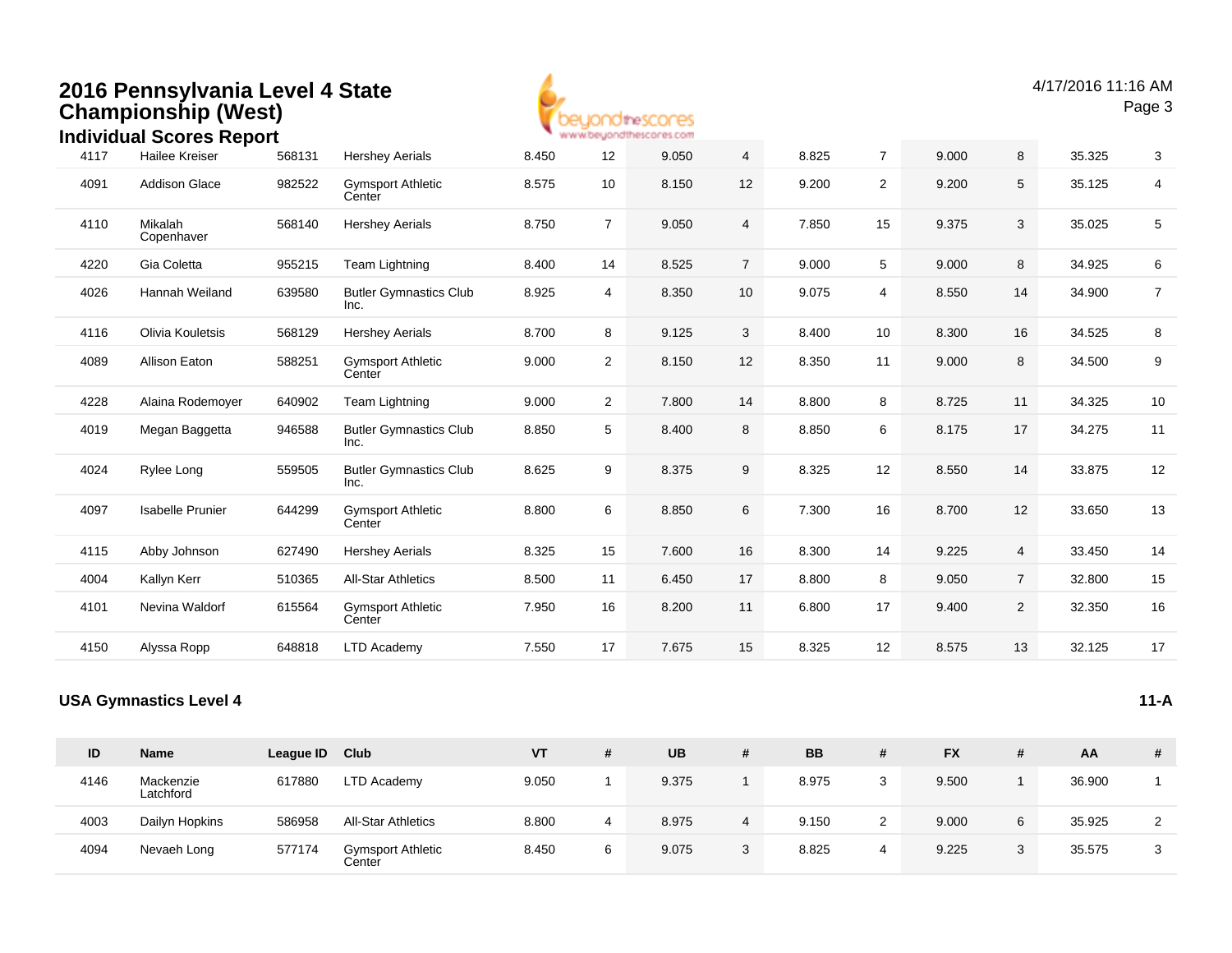

4/17/2016 11:16 AMPage 4

#### 4121 Jenna Reiber <sup>945895</sup> Hershey Aerials 8.850 <sup>3</sup> 7.750 <sup>10</sup> 9.300 <sup>1</sup> 9.425 <sup>2</sup> 35.325 <sup>4</sup> 4093 Gia Kokocinski <sup>499038</sup> Gymsport Athletic Center 9.0500 1 7.750 10 8.800 5 9.075 5 34.675 5 4098 Emily Schoedel <sup>1016498</sup> Gymsport Athletic **Center** 8.800 <sup>4</sup> 8.250 <sup>8</sup> 8.250 <sup>9</sup> 9.125 <sup>4</sup> 34.425 <sup>6</sup> 4225 Natalia Miksa <sup>955245</sup> Team Lightning 7.750 <sup>9</sup> 8.800 <sup>5</sup> 8.500 <sup>7</sup> 8.750 <sup>9</sup> 33.800 <sup>7</sup> 4002 Lilly Hillebrand <sup>648501</sup> All-Star Athletics 8.450 <sup>6</sup> 8.050 <sup>9</sup> 8.625 <sup>6</sup> 8.675 <sup>11</sup> 33.800 <sup>7</sup> 4096 Rishika Panda <sup>936421</sup> Gymsport Athletic Center7.700 <sup>10</sup> 9.150 <sup>2</sup> 8.050 <sup>11</sup> 8.900 <sup>8</sup> 33.800 <sup>7</sup> 4215 Delia Abramoski <sup>955276</sup> Team Lightning 6.900 <sup>12</sup> 8.525 <sup>6</sup> 8.500 <sup>7</sup> 8.750 <sup>9</sup> 32.675 <sup>10</sup> 4120 Ella Price <sup>571482</sup> Hershey Aerials 7.300 <sup>11</sup> 8.400 <sup>7</sup> 8.200 <sup>10</sup> 8.500 <sup>12</sup> 32.400 <sup>11</sup> 4112 Jillian Goldstein <sup>627487</sup> Hershey Aerials 8.250 <sup>8</sup> 7.000 <sup>12</sup> 7.450 <sup>12</sup> 8.950 <sup>7</sup> 31.650 <sup>12</sup> **Individual Scores Report**945895

#### **USA Gymnastics Level 4**

**12 & Older-A**

| ID   | Name                         | League ID | Club                     | <b>VT</b> | #              | <b>UB</b> | #               | <b>BB</b> | #              | <b>FX</b> | #              | AA     | #              |
|------|------------------------------|-----------|--------------------------|-----------|----------------|-----------|-----------------|-----------|----------------|-----------|----------------|--------|----------------|
| 4221 | Cassidy Cousins              | 955773    | Team Lightning           | 8.625     | 3              | 8.800     | $\overline{2}$  | 8.600     | 4              | 9.100     | $\overline{2}$ | 35.125 | 1              |
| 4143 | Allyson Gondek               | 1029430   | LTD Academy              | 8.525     | 5              | 7.850     | $\overline{7}$  | 9.100     |                | 9.225     |                | 34.700 | $\overline{2}$ |
| 4118 | Clarissa McQuain             | 946111    | <b>Hershey Aerials</b>   | 8.700     |                | 8.250     | 6               | 9.025     | $\overline{2}$ | 8.600     | 6              | 34.575 | 3              |
| 4231 | Alexa Sala                   | 955240    | Team Lightning           | 8.400     |                | 8.600     | 3               | 8.500     | 5              | 8.475     | 9              | 33.975 | $\overline{4}$ |
| 4213 | <b>Gracie Bisel</b>          | 642592    | <b>Summit Gymnastics</b> | 8.500     | 6              | 8.925     |                 | 7.300     | 9              | 9.000     | 3              | 33.725 | 5              |
| 4234 | Maggie Zimmer                | 955777    | Team Lightning           | 8.700     |                | 8.350     | 5               | 7.900     | $\overline{7}$ | 8.500     | 8              | 33.450 | 6              |
| 4149 | Isabela Montero<br>Pequignot | 617871    | <b>LTD Academy</b>       | 8.550     | 4              | 7.700     | 8               | 8.200     | 6              | 8.875     | 4              | 33.325 | $\overline{7}$ |
| 4216 | Azalea Abrams                | 955257    | Team Lightning           | 8.400     | $\overline{7}$ | 6.400     | 10 <sup>°</sup> | 8.650     | 3              | 8.750     | 5              | 32.200 | 8              |
| 4233 | <b>Emily Stoll</b>           | 955210    | Team Lightning           | 8.350     | 9              | 7.200     | 9               | 7.650     | 8              | 8.575     | $\overline{7}$ | 31.775 | 9              |
| 4224 | Olivia Mason                 | 955244    | Team Lightning           | 7.350     | 10             | 8.450     | 4               | 6.750     | 10             | 8.000     | 10             | 30.550 | 10             |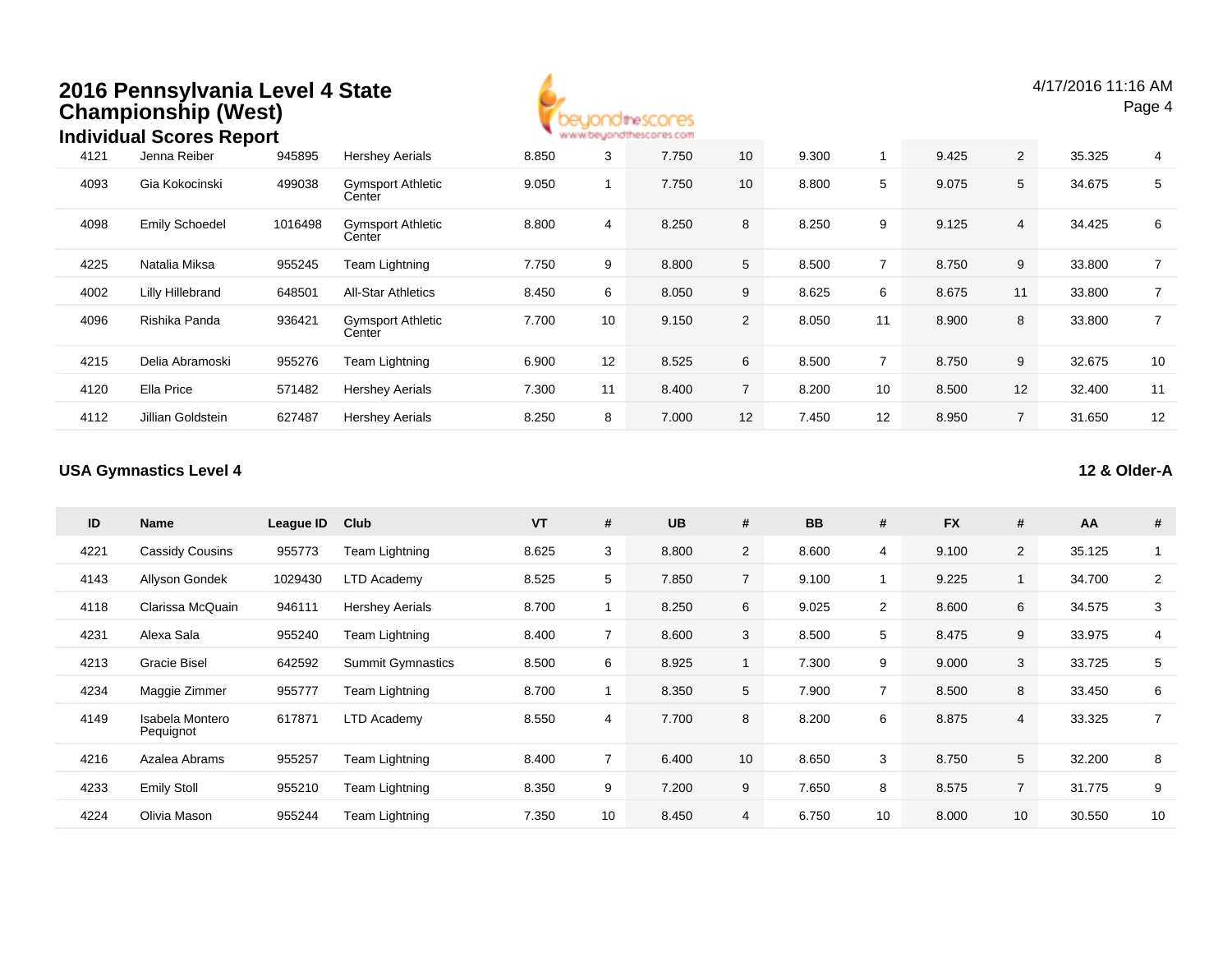**USA Gymnastics Level 4**



4/17/2016 11:16 AMPage 5

#### **8 & Under-B**

| ID   | Name                   | League ID | Club                                                      | <b>VT</b> | #              | <b>UB</b> | #              | <b>BB</b> | #              | <b>FX</b> | #               | AA     | #              |
|------|------------------------|-----------|-----------------------------------------------------------|-----------|----------------|-----------|----------------|-----------|----------------|-----------|-----------------|--------|----------------|
| 4128 | Julia McCall           | 619390    | Lakettes Gymnastic<br>Academy                             | 8.875     | $\overline{2}$ | 9.000     | $\overline{2}$ | 9.250     | $\overline{2}$ | 9.100     | $\overline{4}$  | 36.225 | 1              |
| 4125 | Natalie Kowalczyk      | 619389    | Lakettes Gymnastic<br>Academy                             | 8.925     | $\mathbf 1$    | 9.500     | $\mathbf{1}$   | 8.400     | 6              | 9.325     | 2               | 36.150 | $\overline{2}$ |
| 4189 | Elizabeth DeVinney     | 939692    | <b>Pittsburgh Northstars</b>                              | 8.400     | 8              | 8.450     | $\overline{7}$ | 9.325     | $\overline{1}$ | 9.150     | 3               | 35.325 | 3              |
| 4272 | Tessa Trageser         | 1021191   | Westmoreland<br>Highlanders                               | 8.575     | $\overline{4}$ | 8.250     | 9              | 8.400     | 6              | 9.075     | 5               | 34.300 | $\overline{4}$ |
| 4249 | Arden Tomley           | 622343    | <b>Ultimate Gymnastics</b><br>LLC                         | 8.450     | 6              | 8.275     | 8              | 8.700     | 3              | 8.750     | 8               | 34.175 | 5              |
| 4243 | Hailee Denning         | 591934    | <b>Ultimate Gymnastics</b><br>LLC                         | 8.400     | 8              | 8.825     | 3              | 7.750     | 8              | 8.875     | 6               | 33.850 | 6              |
| 4053 | Grace Mozes            | 1008842   | <b>Greenville Gymnastics</b><br>Academy and Cheer<br>LLC. | 8.700     | 3              | 8.600     | $\overline{4}$ | 7.150     | 10             | 9.400     | $\overline{1}$  | 33.850 | 6              |
| 4015 | <b>Hailey Brockett</b> | 641960    | <b>Brandy Maries</b><br>Gymnastics                        | 8.525     | 5              | 7.850     | 10             | 8.700     | 3              | 8.350     | 10 <sup>1</sup> | 33.425 | 8              |
| 4127 | Mackenzie Marsh        | 627328    | Lakettes Gymnastic<br>Academy                             | 8.450     | 6              | 8.600     | 4              | 7.500     | 9              | 8.800     | $\overline{7}$  | 33.350 | 9              |
| 4196 | Kaitlyn Wagner         | 939699    | <b>Pittsburgh Northstars</b>                              | 7.550     | 10             | 8.550     | 6              | 8.450     | 5              | 8.400     | 9               | 32.950 | 10             |

#### **USA Gymnastics Level 4**

| ID   | Name             | League ID | Club                                | <b>VT</b> | # | <b>UB</b> | #              | <b>BB</b> | # | <b>FX</b> | #              | AA     | # |
|------|------------------|-----------|-------------------------------------|-----------|---|-----------|----------------|-----------|---|-----------|----------------|--------|---|
| 4073 | Kayla Bender     | 1021116   | Central PA Academy of<br>Gymnastics | 9.000     |   | 9.375     |                | 9.250     | 6 | 9.300     | 6              | 36.925 |   |
| 4247 | Alayna Stroup    | 954967    | <b>Ultimate Gymnastics</b><br>LLC   | 8.950     | 2 | 8.825     | 11             | 9.400     | 2 | 9.650     |                | 36.825 | 2 |
| 4082 | Kyra Urick       | 1021134   | Central PA Academy of<br>Gymnastics | 8.750     |   | 9.075     | $\overline{4}$ | 9.525     |   | 9.400     | $\overline{4}$ | 36.750 | 3 |
| 4077 | Isabella Mariani | 1021122   | Central PA Academy of<br>Gymnastics | 8.775     | 6 | 9.300     | 3              | 9.325     | 4 | 9.050     | 8              | 36.450 | 4 |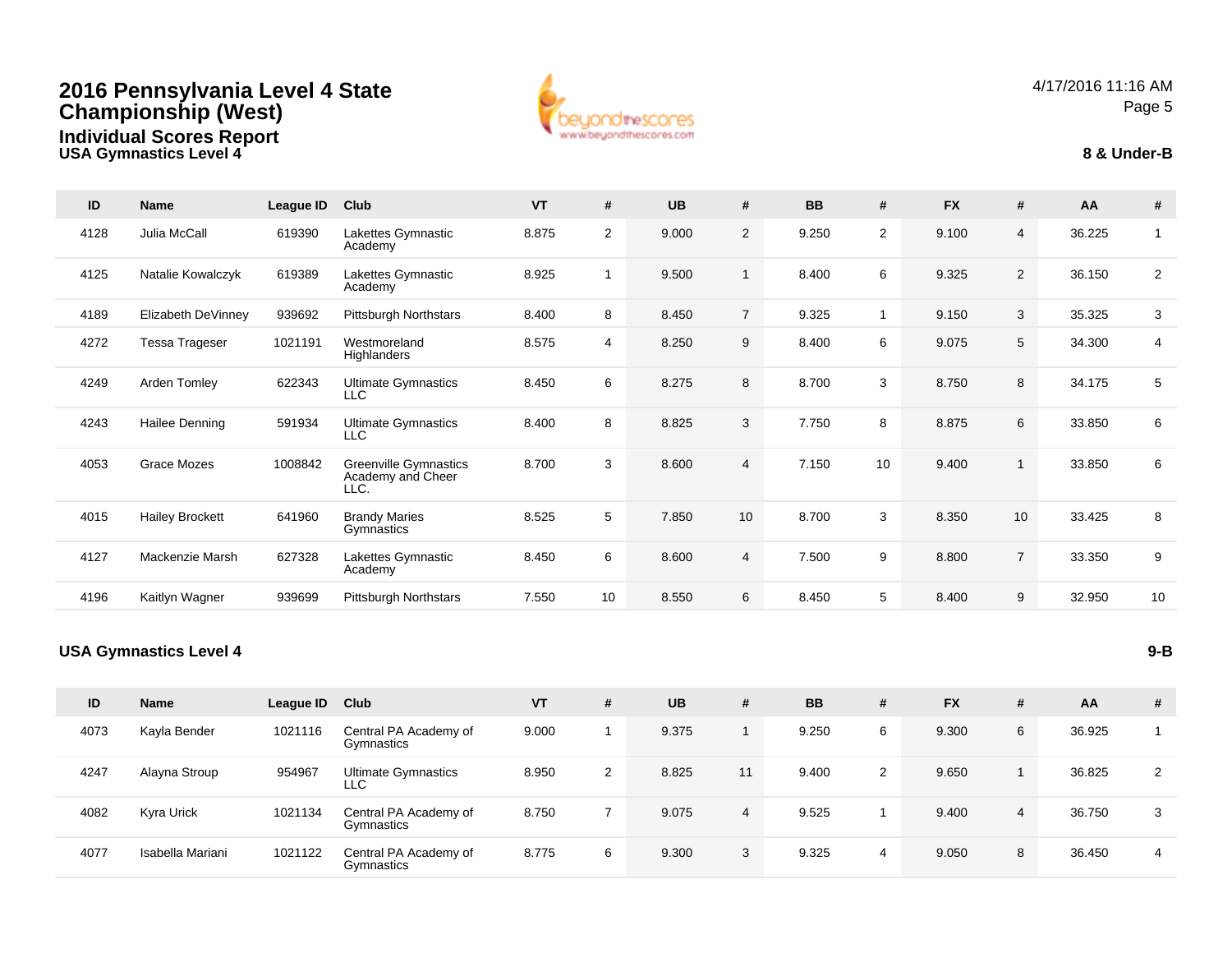

|      | <b>Individual Scores Report</b> |         |                                                           |       |                | <b>MAIN AN ORD POLITICAL BEST OF A STORIE</b> |                |       |                |       |                |        |      |
|------|---------------------------------|---------|-----------------------------------------------------------|-------|----------------|-----------------------------------------------|----------------|-------|----------------|-------|----------------|--------|------|
| 4078 | Jessica Nation                  | 1021125 | Central PA Academy of<br>Gymnastics                       | 8.825 | 4              | 8.875                                         | 9              | 9.325 | $\overline{4}$ | 9.375 | 5              | 36.400 | 5    |
| 4244 | Emma Gruska                     | 639183  | <b>Ultimate Gymnastics</b><br>LLC                         | 8.750 | $\overline{7}$ | 8.875                                         | 9              | 9.225 | 8              | 9.525 | $\overline{2}$ | 36.375 | 6    |
| 4074 | <b>Bailey Burkholder</b>        | 1021119 | Central PA Academy of<br>Gymnastics                       | 8.875 | 3              | 9.050                                         | 6              | 9.150 | 9              | 9.300 | 6              | 36.375 | 6    |
| 4083 | McKenna Weller                  | 1021135 | Central PA Academy of<br>Gymnastics                       | 8.400 | 14             | 9.075                                         | 4              | 9.400 | 2              | 9.450 | 3              | 36.325 | 8    |
| 4081 | Lindsay Simpson                 | 1021133 | Central PA Academy of<br>Gymnastics                       | 8.550 | 10             | 9.350                                         | $\overline{c}$ | 9.250 | 6              | 9.050 | 8              | 36.200 | 9    |
| 4268 | Gracie Ross                     | 966934  | Westmoreland<br>Highlanders                               | 8.825 | 4              | 9.025                                         | $\overline{7}$ | 9.100 | 10             | 8.400 | 17             | 35.350 | $10$ |
| 4049 | Ainsley Anderson                | 946310  | <b>Greenville Gymnastics</b><br>Academy and Cheer<br>LLC. | 8.525 | 11             | 8.750                                         | 12             | 9.000 | 11             | 9.050 | 8              | 35.325 | 11   |
| 4079 | <b>Sydney Shepps</b>            | 1021130 | Central PA Academy of<br>Gymnastics                       | 8.200 | 16             | 8.900                                         | 8              | 8.800 | 12             | 8.850 | 13             | 34.750 | 12   |
| 4241 | Nina Colon                      | 655937  | <b>Ultimate Gymnastics</b><br><b>LLC</b>                  | 8.450 | 13             | 8.400                                         | 16             | 8.550 | 13             | 9.000 | 12             | 34.400 | 13   |
| 4131 | Mylee Harmon                    | 990048  | Leap of Faith<br>Gymnastics                               | 8.150 | 18             | 8.625                                         | 14             | 8.300 | 16             | 9.025 | 11             | 34.100 | 14   |
| 4050 | Grace Bresnan                   | 946322  | <b>Greenville Gymnastics</b><br>Academy and Cheer<br>LLC. | 8.725 | 9              | 8.625                                         | 14             | 8.225 | 17             | 8.500 | 15             | 34.075 | 15   |
| 4124 | Eva Gezymalla                   | 955266  | Lakettes Gymnastic<br>Academy                             | 8.350 | 15             | 8.750                                         | 12             | 8.150 | 18             | 8.325 | 19             | 33.575 | 16   |
| 4054 | Marley Rodax                    | 946313  | <b>Greenville Gymnastics</b><br>Academy and Cheer<br>LLC. | 8.200 | 16             | 7.450                                         | 18             | 8.350 | 15             | 8.775 | 14             | 32.775 | 17   |
| 4191 | McKenna Lane                    | 939697  | <b>Pittsburgh Northstars</b>                              | 8.525 | 11             | 7.800                                         | 17             | 7.650 | 19             | 8.475 | 16             | 32.450 | 18   |
| 4192 | Sophia Murgi                    | 939698  | <b>Pittsburgh Northstars</b>                              | 7.400 | 19             | 7.000                                         | 19             | 8.500 | 14             | 8.350 | 18             | 31.250 | 19   |
|      |                                 |         |                                                           |       |                |                                               |                |       |                |       |                |        |      |

| <b>USA Gymnastics Level 4</b> | 10-B |
|-------------------------------|------|
|                               |      |

| ID | Name | Club<br>League ID | V   | UE | <b>BB</b> | $-1$<br>. .  |           |  |
|----|------|-------------------|-----|----|-----------|--------------|-----------|--|
|    |      |                   | . . |    |           | $\mathbf{r}$ | <b>AA</b> |  |
|    |      |                   |     |    |           |              |           |  |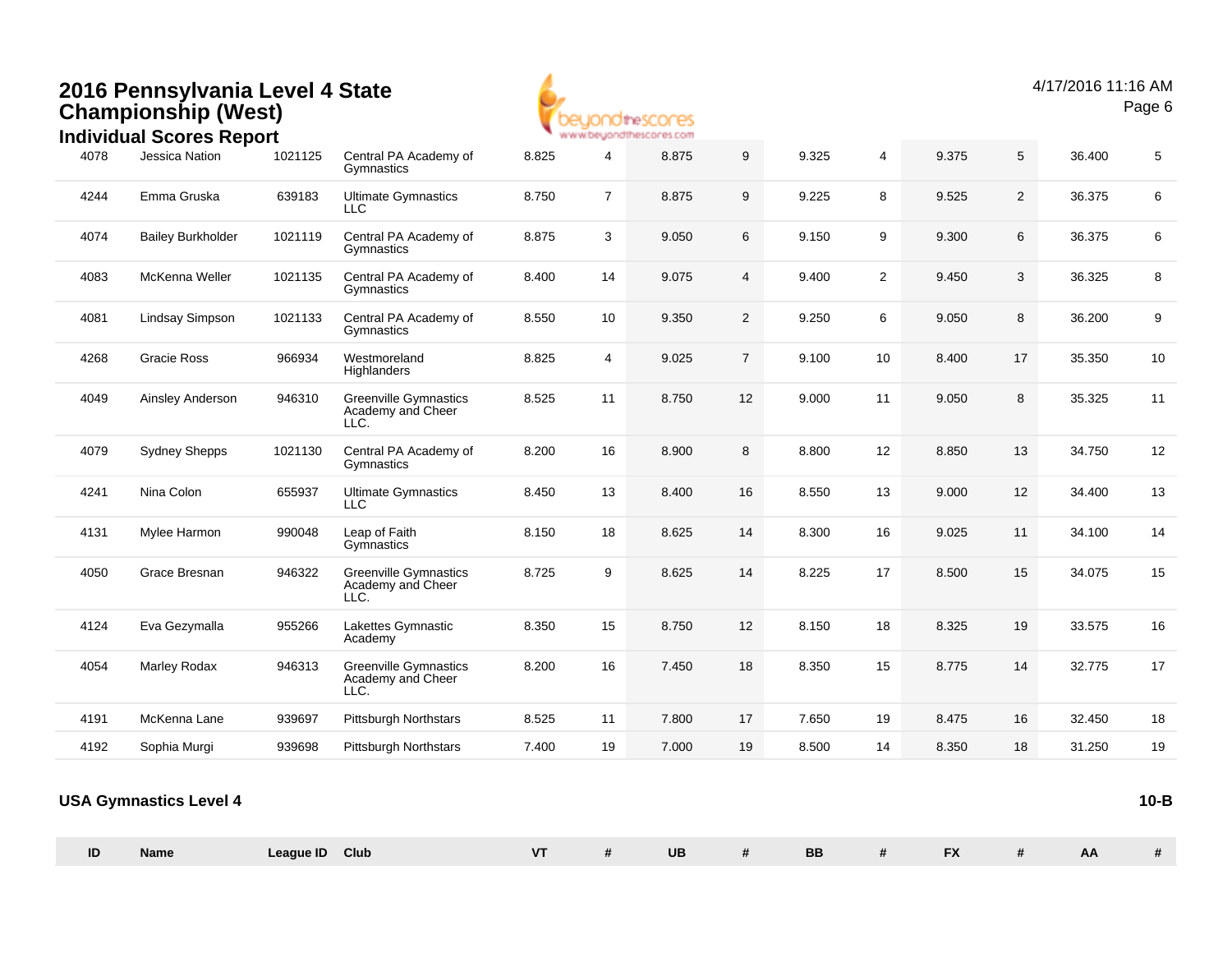

#### 4271 Kayce Tomasic <sup>966937</sup> Westmoreland **Highlanders** 9.200 <sup>1</sup> 9.350 <sup>1</sup> 8.600 <sup>11</sup> 9.650 <sup>1</sup> 36.800 <sup>1</sup> 4126 Kennedy Liederbach 595376 Lakettes Gymnastic Academy8.625 <sup>12</sup> 8.550 <sup>9</sup> 9.750 <sup>1</sup> 9.600 <sup>2</sup> 36.525 <sup>2</sup> 4072 Reese Belkins <sup>1021115</sup> Central PA Academy of **Gymnastics** 8.675 <sup>9</sup> 9.275 <sup>2</sup> 9.050 <sup>4</sup> 9.000 <sup>10</sup> 36.000 <sup>3</sup> 4267Grace Iwig **1021188** Westmoreland **Highlanders** 8.750 <sup>7</sup> 8.850 <sup>5</sup> 8.650 <sup>10</sup> 9.600 <sup>2</sup> 35.850 <sup>4</sup> 4130 Abigail Park <sup>619392</sup> Lakettes Gymnastic Academy9.025 <sup>2</sup> 8.875 <sup>4</sup> 8.600 <sup>11</sup> 9.250 <sup>5</sup> 35.750 <sup>5</sup> 4195 Kaelyn Skeel <sup>958651</sup> Pittsburgh Northstars 8.900 <sup>5</sup> 8.750 <sup>7</sup> 8.400 <sup>16</sup> 9.475 <sup>4</sup> 35.525 <sup>6</sup> 42400 Zhanea Rowe 629661 TNT Gymnastics 8.625 12 8.650 8 8.950 8 9.100 7 35.325 7 4239 Emma O'neil <sup>567042</sup> TNT Gymnastics 8.950 <sup>4</sup> 8.400 <sup>12</sup> 8.975 <sup>7</sup> 8.850 <sup>14</sup> 35.175 <sup>8</sup> 4263 Shaylee Cohen <sup>966924</sup> Westmoreland **Highlanders** 8.825 <sup>6</sup> 9.150 <sup>3</sup> 8.050 <sup>20</sup> 8.900 <sup>11</sup> 34.925 <sup>9</sup> 4265Nicole Gach 1021186 Westmoreland **Highlanders** 8.700 <sup>8</sup> 8.775 <sup>6</sup> 8.050 <sup>20</sup> 9.050 <sup>8</sup> 34.575 <sup>10</sup> 4188 Anna Archer <sup>608409</sup> Pittsburgh Northstars 9.025 <sup>2</sup> 8.000 <sup>16</sup> 8.550 <sup>13</sup> 8.800 <sup>17</sup> 34.375 <sup>11</sup> 4193 Halee Pilarski <sup>623282</sup> Pittsburgh Northstars 8.600 <sup>14</sup> 8.300 <sup>13</sup> 8.550 <sup>13</sup> 8.750 <sup>18</sup> 34.200 <sup>12</sup> 4132 Allison Fox <sup>966925</sup> Legend Athletics 8.650 <sup>11</sup> 8.425 <sup>11</sup> 8.175 <sup>19</sup> 8.900 <sup>11</sup> 34.150 <sup>13</sup> 4129 Lily Olsen <sup>563351</sup> Lakettes Gymnastic Academy8.200 <sup>19</sup> 8.150 <sup>14</sup> 9.000 <sup>5</sup> 8.325 <sup>21</sup> 33.675 <sup>14</sup> 4013 Elly Martin <sup>656316</sup> Aspinwall Gymnastic **Center** 8.150 <sup>20</sup> 8.000 <sup>16</sup> 8.750 <sup>9</sup> 8.750 <sup>18</sup> 33.650 <sup>15</sup> 4266 Alexa Gray <sup>1021187</sup> Westmoreland **Highlanders** 8.675 <sup>9</sup> 8.450 <sup>10</sup> 7.650 <sup>22</sup> 8.850 <sup>14</sup> 33.625 <sup>16</sup> 4197 Grace Wolfe <sup>630095</sup> Pittsburgh Northstars 8.300 <sup>16</sup> 8.100 <sup>15</sup> 9.100 <sup>3</sup> 7.750 <sup>23</sup> 33.250 <sup>17</sup> 4134 Emerson Murdock <sup>966932</sup> Legend Athletics 8.150 <sup>20</sup> 7.800 <sup>20</sup> 8.400 <sup>16</sup> 8.875 <sup>13</sup> 33.225 <sup>18</sup> 4262 Ana Calderon <sup>477903</sup> Westmoreland **Highlanders** 8.300 <sup>16</sup> 7.800 <sup>20</sup> 8.500 <sup>15</sup> 8.475 <sup>20</sup> 33.075 <sup>19</sup> 4248 Carlee Valenta <sup>567006</sup> Ultimate Gymnastics LLC8.150 <sup>20</sup> 7.650 <sup>22</sup> 8.200 <sup>18</sup> 9.025 <sup>9</sup> 33.025 <sup>20</sup> 4133 Maci Hohman <sup>965824</sup> Legend Athletics 6.950 <sup>23</sup> 7.850 <sup>19</sup> 9.000 <sup>5</sup> 9.150 <sup>6</sup> 32.950 <sup>21</sup> **Individual Scores Report**966937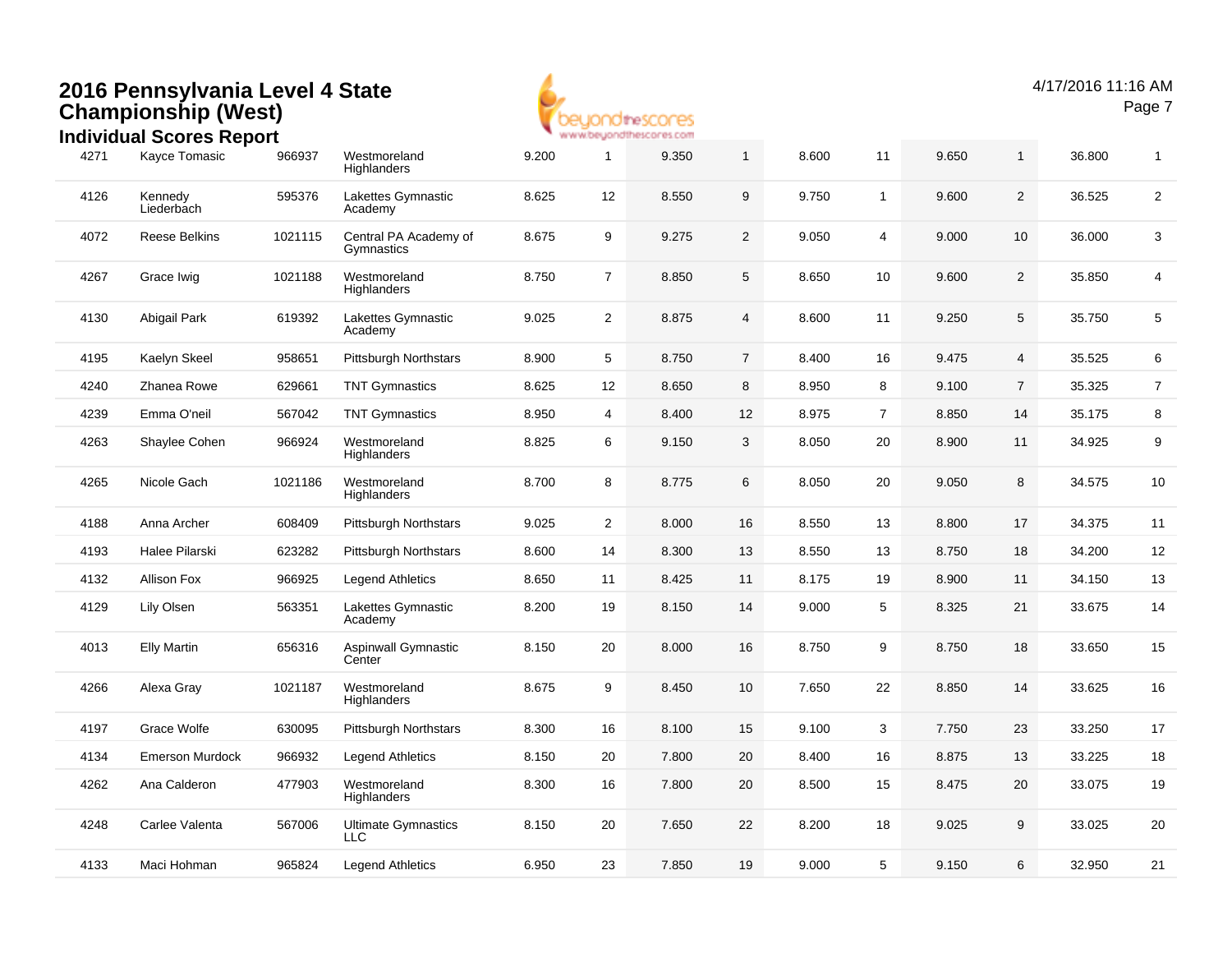|      | 2016 Pennsylvania Level 4 State<br><b>Championship (West)</b><br><b>Individual Scores Report</b> |        |                              |       |    | www.beyondthescores.com |    |       |    |       |    | 4/17/2016 11:16 AM | Page 8 |
|------|--------------------------------------------------------------------------------------------------|--------|------------------------------|-------|----|-------------------------|----|-------|----|-------|----|--------------------|--------|
| 4190 | <b>Taylor Hollern</b>                                                                            | 623287 | <b>Pittsburgh Northstars</b> | 8.525 | 15 | 7.900                   | 18 | 7.150 | 23 | 8.850 | 14 | 32.425             | 22     |
| 4194 | <b>Allison Schepner</b>                                                                          | 579455 | <b>Pittsburgh Northstars</b> | 8.300 | 16 | 6.650                   | 23 | 9.175 |    | 8.275 | 22 | 32.400             | 23     |

#### **USA Gymnastics Level 4**

| ID   | <b>Name</b>             | League ID | Club                                                      | <b>VT</b> | #              | <b>UB</b> | #               | <b>BB</b> | #              | <b>FX</b> | #              | AA     | $\pmb{\#}$     |
|------|-------------------------|-----------|-----------------------------------------------------------|-----------|----------------|-----------|-----------------|-----------|----------------|-----------|----------------|--------|----------------|
| 4076 | Ashton<br>Kolmansberger | 1021120   | Central PA Academy of<br>Gymnastics                       | 9.100     | $\mathbf{1}$   | 9.050     | 5               | 9.400     | $\overline{2}$ | 9.150     | $\,6\,$        | 36.700 | $\mathbf{1}$   |
| 4246 | Grace McMillen          | 954966    | <b>Ultimate Gymnastics</b><br><b>LLC</b>                  | 8.850     | $\overline{4}$ | 9.300     | $\overline{2}$  | 9.275     | 3              | 9.250     | $\overline{4}$ | 36.675 | 2              |
| 4012 | Zoe Fitzsimmons         | 656312    | <b>Aspinwall Gymnastic</b><br>Center                      | 8.825     | 5              | 9.050     | $5\overline{)}$ | 9.425     | $\mathbf{1}$   | 9.350     | 2              | 36.650 | 3              |
| 4264 | Morgan DeLuca           | 1021185   | Westmoreland<br>Highlanders                               | 8.775     | 6              | 9.275     | 3               | 8.700     | 10             | 9.475     | $\mathbf{1}$   | 36.225 | $\overline{4}$ |
| 4274 | Adalina Zolbrod         | 1021192   | Westmoreland<br>Highlanders                               | 8.875     | 3              | 9.325     | $\mathbf{1}$    | 8.700     | 10             | 9.100     | 8              | 36.000 | $\overline{5}$ |
| 4017 | Cassidy Davis           | 975155    | <b>Brandy Maries</b><br>Gymnastics                        | 9.000     | $\overline{2}$ | 8.750     | $\overline{7}$  | 8.600     | 12             | 9.000     | 11             | 35.350 | 6              |
| 4056 | Carly Schreiber         | 628302    | <b>Greenville Gymnastics</b><br>Academy and Cheer<br>LLC. | 8.575     | 9              | 8.675     | 8               | 8.925     | 5              | 9.125     | $\overline{7}$ | 35.300 | $\overline{7}$ |
| 4245 | Gabrielle Gruska        | 956675    | <b>Ultimate Gymnastics</b><br><b>LLC</b>                  | 8.050     | 14             | 9.100     | $\overline{4}$  | 9.150     | 4              | 9.000     | 11             | 35.300 | $\overline{7}$ |
| 4016 | Samantha Coleman        | 655893    | <b>Brandy Maries</b><br>Gymnastics                        | 8.600     | 8              | 8.475     | 11              | 8.900     | 6              | 9.250     | $\overline{4}$ | 35.225 | 9              |
| 4055 | Maegan Russell          | 628294    | Greenville Gymnastics<br>Academy and Cheer<br>LLC.        | 8.725     | $\overline{7}$ | 8.250     | 13              | 8.600     | 12             | 9.350     | 2              | 34.925 | 10             |
| 4242 | <b>Riley Daugherty</b>  | 976358    | <b>Ultimate Gymnastics</b><br><b>LLC</b>                  | 8.550     | 11             | 8.350     | 12              | 8.800     | 8              | 9.100     | 8              | 34.800 | 11             |
| 4080 | Katie Shin              | 1021132   | Central PA Academy of<br>Gymnastics                       | 8.350     | 12             | 8.650     | 9               | 8.725     | 9              | 9.000     | 11             | 34.725 | 12             |
| 4052 | Ainslee Konkle          | 630094    | <b>Greenville Gymnastics</b><br>Academy and Cheer<br>LLC. | 8.575     | 9              | 8.100     | 14              | 8.450     | 14             | 9.025     | 10             | 34.150 | 13             |

**11-B**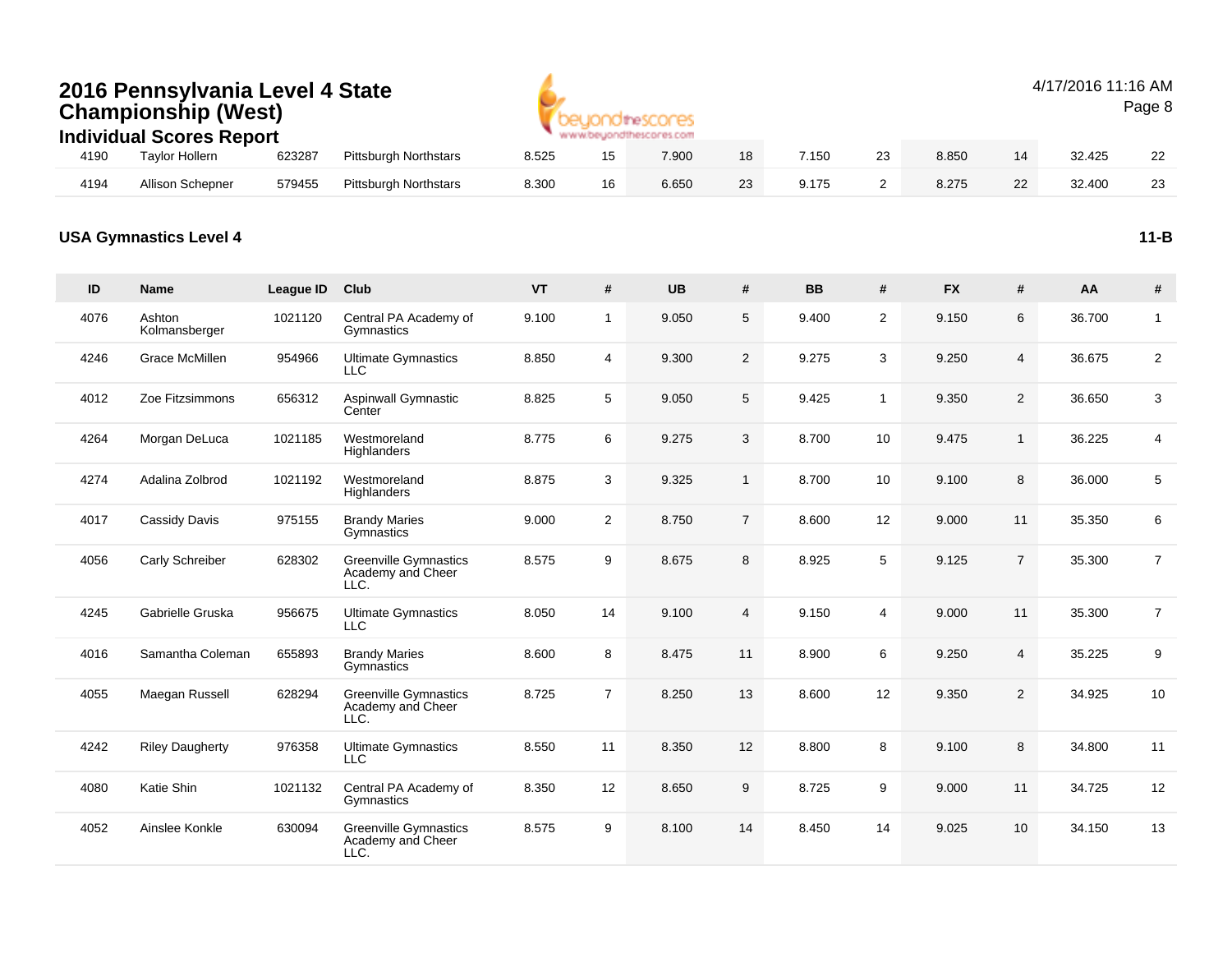

#### 4/17/2016 11:16 AMPage 9

#### 4051 Megan Ickes <sup>628282</sup> Greenville Gymnastics Academy and Cheer LLC.8.300 <sup>13</sup> 7.450 <sup>15</sup> 8.850 <sup>7</sup> 8.950 <sup>14</sup> 33.550 <sup>14</sup> 4018Morgan Fenoglietto 641973 Brandy Maries<br>Gymnastics 7.950 <sup>15</sup> 8.500 <sup>10</sup> 8.100 <sup>15</sup> 8.275 <sup>15</sup> 32.825 <sup>15</sup> **Individual Scores Report**628282

#### **USA Gymnastics Level 4**

#### **12 & Older-B**

| ID   | <b>Name</b>           | League ID | Club                                 | <b>VT</b> | # | <b>UB</b> | #              | <b>BB</b> | #              | <b>FX</b> | # | AA     | #              |
|------|-----------------------|-----------|--------------------------------------|-----------|---|-----------|----------------|-----------|----------------|-----------|---|--------|----------------|
| 4075 | Paige Johnson         | 962885    | Central PA Academy of<br>Gymnastics  | 8.300     | 6 | 9.300     |                | 9.350     |                | 8.700     | 6 | 35.650 |                |
| 4238 | <b>Bethany Conant</b> | 631719    | <b>TNT Gymnastics</b>                | 8.400     | 4 | 8.775     | $\overline{2}$ | 8.450     | 5              | 9.550     |   | 35.175 | 2              |
| 4014 | Mira Tramontina       | 656318    | <b>Aspinwall Gymnastic</b><br>Center | 8.650     |   | 8.450     | 3              | 8.750     | $\overline{4}$ | 9.050     | 4 | 34.900 | 3              |
| 4273 | Marisa Wetmore        | 633796    | Westmoreland<br>Highlanders          | 8.500     | 3 | 8.400     | $\overline{4}$ | 8.850     | 3              | 9.075     | 3 | 34.825 | $\overline{4}$ |
| 4270 | Katlyn Swierczynski   | 966936    | Westmoreland<br>Highlanders          | 8.400     | 4 | 8.025     | 6              | 9.200     | 2              | 9.100     | 2 | 34.725 | 5              |
| 4269 | Morgan<br>Stephenson  | 1021189   | Westmoreland<br>Highlanders          | 8.550     | 2 | 8.100     | 5              | 8.375     | 6              | 9.025     | 5 | 34.050 | 6              |

#### **USA Gymnastics Level 4**

### **8 & Under-C**

| ID   | <b>Name</b>               | League ID | Club                               | <b>VT</b> | #  | <b>UB</b> | #              | <b>BB</b> | # | <b>FX</b> | #              | AA     | #              |
|------|---------------------------|-----------|------------------------------------|-----------|----|-----------|----------------|-----------|---|-----------|----------------|--------|----------------|
| 4161 | Landry Anderton           | 620097    | Off Limits Gymnastics<br>and Cheer | 8.850     | 2  | 9.300     |                | 9.500     |   | 9.525     | 5              | 37.175 |                |
| 4162 | <b>Charlotte Deraleau</b> | 620087    | Off Limits Gymnastics<br>and Cheer | 9.000     |    | 8.950     | $\overline{4}$ | 9.500     |   | 9.650     | $\overline{2}$ | 37.100 | $\overline{2}$ |
| 4198 | <b>Riley Barna</b>        | 649759    | Premier Gym and Cheer              | 8.450     | 13 | 8.875     | 6              | 9.050     | 7 | 9.675     |                | 36.050 | 3              |
| 4168 | Melina Rossi              | 620073    | Off Limits Gymnastics<br>and Cheer | 8.600     | 4  | 8.850     | $\overline{7}$ | 9.050     | 7 | 9.425     |                | 35.925 | 4              |
| 4164 | Julianne Kwiat            | 587028    | Off Limits Gymnastics<br>and Cheer | 8.500     | 10 | 8.675     | 11             | 9.150     | 5 | 9.600     | 3              | 35.925 | 4              |
| 4291 | Megan Thel                | 1001664   | <b>Xquisite Gymnastics</b>         | 8.650     | 3  | 9.000     | 3              | 9.100     | 6 | 9.150     | 13             | 35.900 | 6              |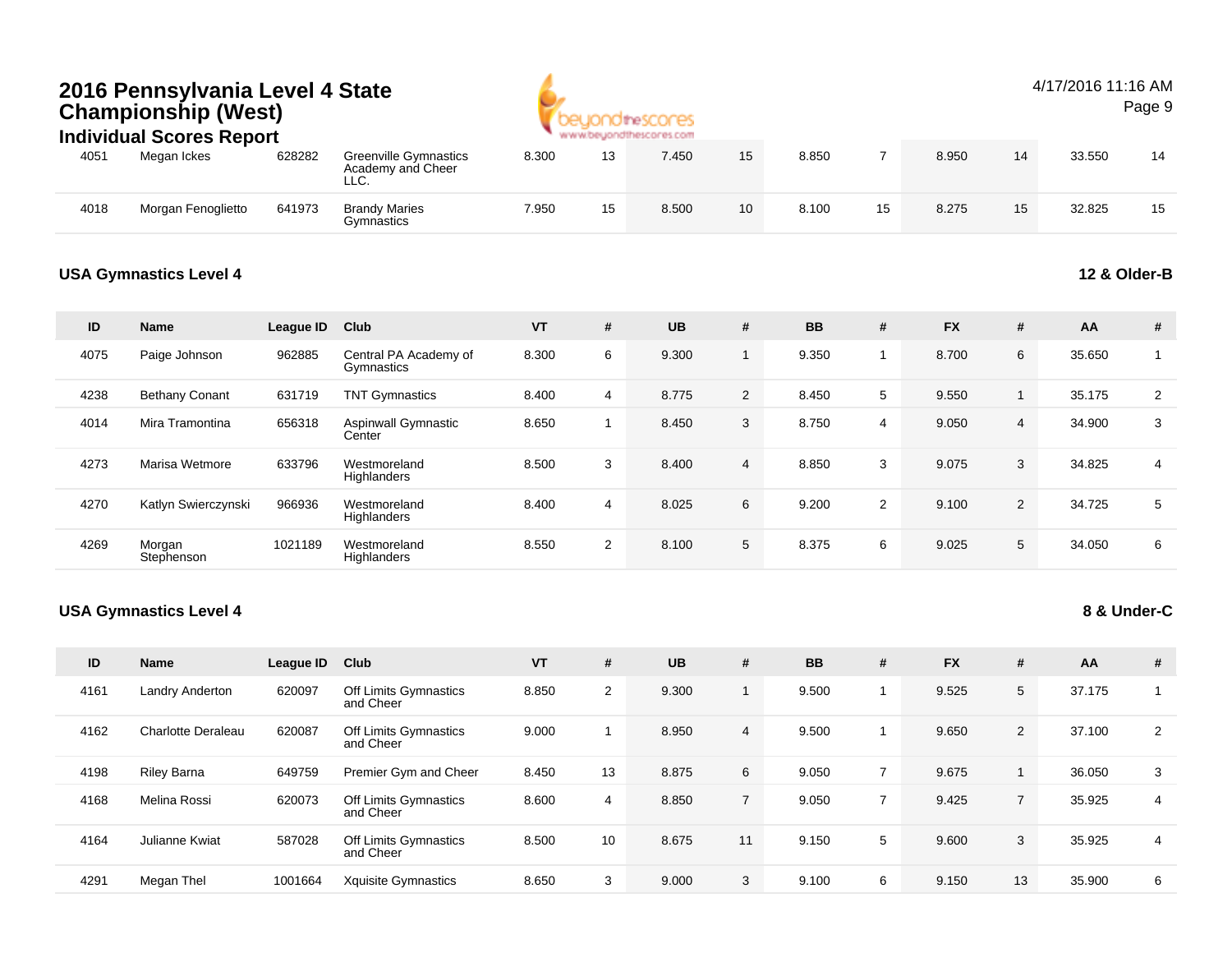

4/17/2016 11:16 AMPage 10

|      | סקטרו טטוט               |         |                                      |       |                |       |        |       |                |       |    |        |                |
|------|--------------------------|---------|--------------------------------------|-------|----------------|-------|--------|-------|----------------|-------|----|--------|----------------|
| 4203 | Giada Muti               | 590331  | Premier Gym and Cheer                | 8.525 | 9              | 8.650 | 12     | 9.000 | 9              | 9.275 | 10 | 35.450 | $\overline{7}$ |
| 4087 | Joanna Miller            | 622340  | Gymkhana Inc.                        | 8.550 | 8              | 8.275 | 15     | 9.300 | 3              | 9.325 | 8  | 35.450 | $\overline{7}$ |
| 4290 | Evie Rosselli            | 1001656 | Xquisite Gymnastics                  | 8.600 | 4              | 8.700 | $10\,$ | 8.650 | 18             | 9.450 | 6  | 35.400 | 9              |
| 4167 | Sara Roe                 | 587029  | Off Limits Gymnastics<br>and Cheer   | 8.500 | 10             | 8.825 | 8      | 8.300 | 21             | 9.550 | 4  | 35.175 | 10             |
| 4199 | Diora Bender             | 590334  | Premier Gym and Cheer                | 8.475 | 12             | 8.350 | 14     | 9.000 | 9              | 9.300 | 9  | 35.125 | 11             |
| 4103 | <b>Hailey Ellis</b>      | 967590  | Hanover                              | 8.575 | $\overline{7}$ | 8.250 | 16     | 9.000 | 9              | 9.250 | 11 | 35.075 | 12             |
| 4156 | Airica Reynolds          | 633902  | <b>Nittany Gymnastics</b><br>Academy | 7.950 | 21             | 9.025 | 2      | 9.200 | $\overline{4}$ | 8.850 | 18 | 35.025 | 13             |
| 4287 | Aubriana<br>Constantakis | 1001640 | <b>Xquisite Gymnastics</b>           | 8.200 | 17             | 8.400 | 13     | 8.850 | 14             | 9.200 | 12 | 34.650 | 14             |
| 4163 | Miera Gunn               | 620061  | Off Limits Gymnastics<br>and Cheer   | 8.600 | 4              | 7.950 | 20     | 8.700 | 16             | 9.075 | 16 | 34.325 | 15             |
| 4292 | Alaina Watt              | 1001666 | Xquisite Gymnastics                  | 8.325 | 15             | 8.050 | 19     | 8.700 | 16             | 9.150 | 13 | 34.225 | $16\,$         |
| 4157 | <b>Adalyn Ross</b>       | 958072  | <b>Nittany Gymnastics</b><br>Academy | 8.100 | 18             | 8.950 | 4      | 8.000 | 27             | 8.700 | 23 | 33.750 | 17             |
| 4289 | Georgia Riley            | 1001649 | <b>Xquisite Gymnastics</b>           | 7.950 | 21             | 7.500 | 24     | 8.900 | 13             | 9.125 | 15 | 33.475 | 18             |
| 4136 | <b>Brooke Floyd</b>      | 1006607 | Carol Leone / Lions<br>Gymnastics    | 7.800 | 24             | 8.750 | 9      | 7.900 | 28             | 8.925 | 17 | 33.375 | 19             |
| 4202 | Annabelle Herrle         | 573262  | Premier Gym and Cheer                | 8.275 | 16             | 8.100 | 17     | 8.100 | 26             | 8.850 | 18 | 33.325 | 20             |
| 4295 | Carolyn Eyer             | 967591  | Hanover                              | 8.000 | 19             | 8.100 | 17     | 8.200 | 24             | 8.850 | 18 | 33.150 | 21             |
| 4205 | Camryn Bonner            | 638886  | <b>Rainbow Riders</b>                | 8.400 | 14             | 7.700 | 23     | 8.250 | 23             | 8.475 | 24 | 32.825 | 22             |
| 4135 | Kyla Fayad               | 1024254 | Carol Leone / Lions<br>Gymnastics    | 7.250 | 26             | 7.950 | 20     | 8.550 | 19             | 8.850 | 18 | 32.600 | 23             |
| 4085 | Lyla Hofmeister          | 960422  | Gymkhana Inc.                        | 6.750 | 28             | 7.950 | 20     | 8.750 | 15             | 8.325 | 26 | 31.775 | 24             |
| 4297 | Gabrielle Wolf           | 967580  | Hanover                              | 8.000 | 19             | 6.200 | 27     | 9.000 | 9              | 8.450 | 25 | 31.650 | 25             |
| 4210 | Summer Packard           | 638892  | <b>Rainbow Riders</b>                | 7.900 | 23             | 6.400 | 26     | 8.550 | 19             | 8.025 | 27 | 30.875 | 26             |
| 4206 | Morgan Gregory           | 638887  | <b>Rainbow Riders</b>                | 7.400 | 25             | 7.200 | 25     | 8.150 | 25             | 8.000 | 28 | 30.750 | 27             |
| 4294 | Kelsi Delozier           | 967587  | Hanover                              | 7.200 | 27             | 6.100 | 28     | 8.300 | 21             | 8.850 | 18 | 30.450 | 28             |
|      |                          |         |                                      |       |                |       |        |       |                |       |    |        |                |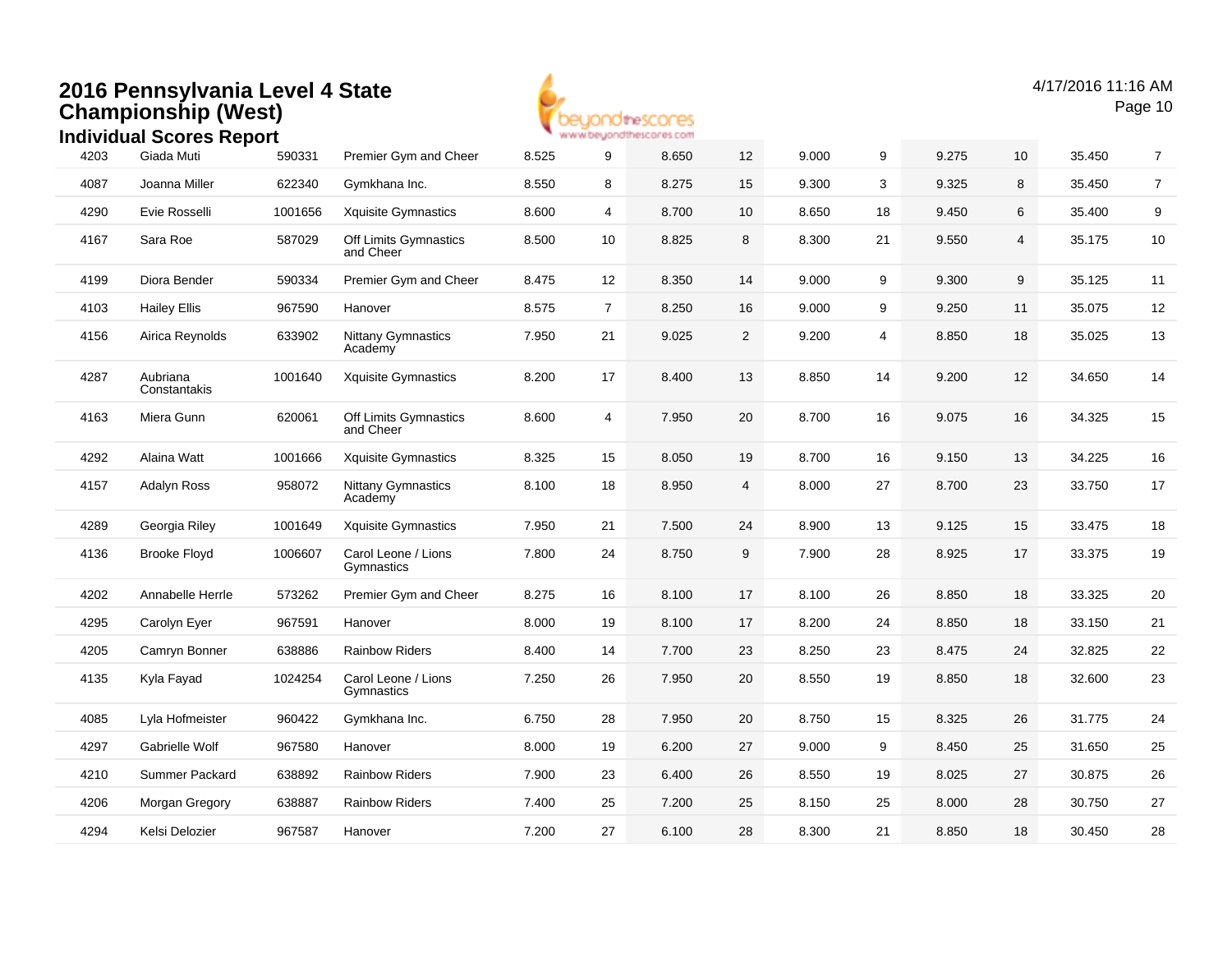

| $\mathsf{ID}$ | <b>Name</b>                   | League ID | Club                                  | VT    | #              | <b>UB</b> | #               | <b>BB</b> | #              | <b>FX</b> | #              | AA     | #              |
|---------------|-------------------------------|-----------|---------------------------------------|-------|----------------|-----------|-----------------|-----------|----------------|-----------|----------------|--------|----------------|
| 4170          | Taegan Scheller               | 620113    | Off Limits Gymnastics<br>and Cheer    | 9.325 | -1             | 9.025     | $\overline{2}$  | 9.375     | 3              | 9.575     | $\overline{2}$ | 37.300 | $\mathbf{1}$   |
| 4237          | Libby Harbert                 | 642599    | The Gymnastics Zone                   | 9.000 | $\overline{2}$ | 9.275     | $\mathbf{1}$    | 9.300     | 4              | 9.500     | $\overline{4}$ | 37.075 | $\overline{2}$ |
| 4166          | Keara Mangieri                | 501722    | Off Limits Gymnastics<br>and Cheer    | 8.850 | 3              | 8.850     | 3               | 9.625     | $\mathbf{1}$   | 9.725     | $\mathbf{1}$   | 37.050 | 3              |
| 4288          | Juliet Hood                   | 1001646   | <b>Xquisite Gymnastics</b>            | 8.500 | 4              | 8.775     | 5               | 9.000     | 5              | 9.525     | 3              | 35.800 | 4              |
| 4084          | Noelle Dick                   | 622335    | Gymkhana Inc.                         | 8.450 | 5              | 8.425     | $7^{\circ}$     | 9.400     | $\overline{2}$ | 9.275     | 5              | 35.550 | 5              |
| 4153          | Kaylin Hackenberry            | 958071    | <b>Nittany Gymnastics</b><br>Academy  | 8.150 | 9              | 8.850     | 3               | 8.850     | 6              | 9.050     | $\overline{7}$ | 34.900 | 6              |
| 4185          | Alaina Kelly                  | 633715    | Perfect 10 Gymnastics                 | 8.400 | $\overline{7}$ | 8.450     | 6               | 8.800     | 8              | 9.175     | 6              | 34.825 | $\overline{7}$ |
| 4106          | <b>Hannah Norris</b>          | 967602    | Hanover                               | 8.450 | 5              | 8.100     | 10 <sup>1</sup> | 8.750     | 9              | 8.950     | 10             | 34.250 | 8              |
| 4137          | <b>Madison Gerhardt</b>       | 1006597   | Carol Leone / Lions<br>Gymnastics     | 8.300 | 8              | 8.350     | 8               | 8.550     | 10             | 9.000     | 8              | 34.200 | 9              |
| 4057          | Caitlyn Brent                 | 625454    | <b>GSV YMCA Bounders -</b><br>Sunbury | 7.900 | 11             | 8.200     | 9               | 8.300     | 11             | 9.000     | 8              | 33.400 | 10             |
| 4154          | Hayden Mark                   | 633901    | Nittany Gymnastics<br>Academy         | 8.100 | 10             | 7.350     | 11              | 8.850     | 6              | 8.825     | 11             | 33.125 | 11             |
|               | <b>USA Gymnastics Level 4</b> |           |                                       |       |                |           |                 |           |                |           |                |        | $10-C$         |

| ID   | Name                   | League ID | Club                               | <b>VT</b> | # | <b>UB</b> | #               | <b>BB</b> | # | <b>FX</b> | # | AA     | # |
|------|------------------------|-----------|------------------------------------|-----------|---|-----------|-----------------|-----------|---|-----------|---|--------|---|
| 4165 | Mackenzie Maine        | 620072    | Off Limits Gymnastics<br>and Cheer | 8.750     | 5 | 8.725     | 3               | 9.650     |   | 9.425     | 4 | 36.550 |   |
| 4160 | Emma Altman            | 620075    | Off Limits Gymnastics<br>and Cheer | 9.175     | 2 | 8.200     | 10 <sup>1</sup> | 9.300     | 4 | 9.675     |   | 36.350 | 2 |
| 4171 | <b>Brooke Stouffer</b> | 941690    | Off Limits Gymnastics<br>and Cheer | 9.000     | 3 | 8.325     | 9               | 9.350     | 3 | 9.450     | 3 | 36.125 | 3 |
| 4169 | Gianna Rossi           | 586945    | Off Limits Gymnastics<br>and Cheer | 9.275     |   | 8.450     | 5               | 8.750     |   | 9.550     | 2 | 36.025 | 4 |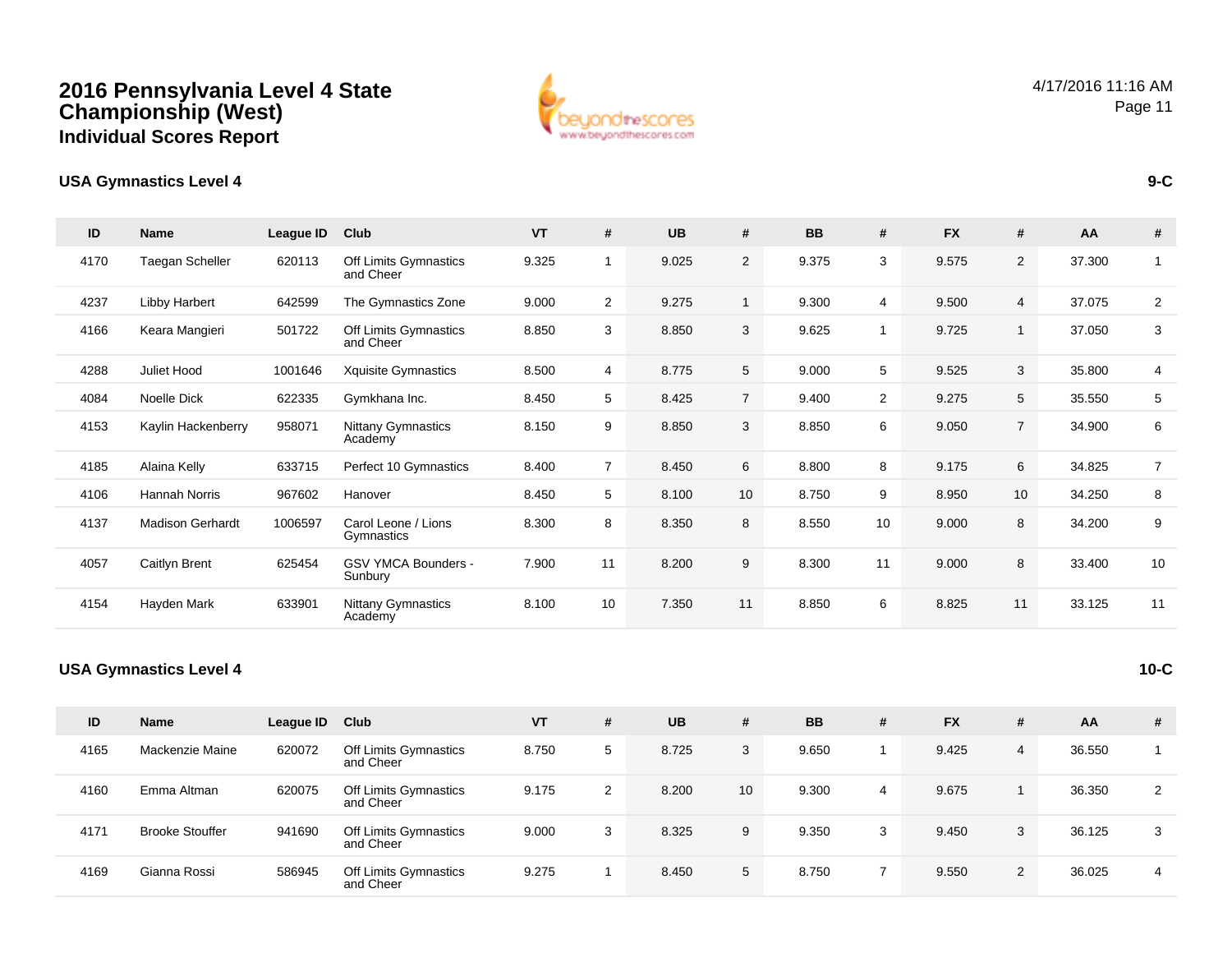| 2016 Pennsylvania Level 4 State |  |
|---------------------------------|--|
| <b>Championship (West)</b>      |  |



|      | <b>Individual Scores Report</b> |         |                                      |       |                | www.beyondthescores.com |                          |       |                |       |    |        |                |
|------|---------------------------------|---------|--------------------------------------|-------|----------------|-------------------------|--------------------------|-------|----------------|-------|----|--------|----------------|
| 4235 | Ashley Baker                    | 642602  | The Gymnastics Zone                  | 8.475 | 10             | 8.900                   | 1                        | 9.100 | 5              | 9.000 | 9  | 35.475 | 5              |
| 4183 | Madeline Crea                   | 633699  | Perfect 10 Gymnastics                | 8.850 | 4              | 8.900                   | 1                        | 8.450 | 12             | 9.125 | 8  | 35.325 | 6              |
| 4182 | Madalyn Black                   | 633698  | Perfect 10 Gymnastics                | 8.525 | $\overline{7}$ | 8.350                   | 6                        | 8.750 | $\overline{7}$ | 9.200 | 6  | 34.825 | $\overline{7}$ |
| 4108 | <b>Emily Wells</b>              | 967609  | Hanover                              | 8.525 | $\overline{7}$ | 7.600                   | 13                       | 9.425 | $\overline{2}$ | 9.225 | 5  | 34.775 | 8              |
| 4140 | <b>Mckinley Walsh</b>           | 1006602 | Carol Leone / Lions<br>Gymnastics    | 8.425 | 11             | 8.675                   | 4                        | 8.050 | 16             | 8.875 | 10 | 34.025 | 9              |
| 4138 | Katherine Meehan                | 1006600 | Carol Leone / Lions<br>Gymnastics    | 8.175 | 12             | 8.350                   | 6                        | 8.250 | 14             | 9.200 | 6  | 33.975 | 10             |
| 4158 | Aleah Vonblohn                  | 633904  | <b>Nittany Gymnastics</b><br>Academy | 8.625 | 6              | 7.400                   | 14                       | 8.650 | 10             | 8.725 | 11 | 33.400 | 11             |
| 4139 | Elise Nardozzi                  | 952679  | Carol Leone / Lions<br>Gymnastics    | 7.700 | 14             | 8.350                   | 6                        | 8.750 | $\overline{7}$ | 8.550 | 13 | 33.350 | 12             |
| 4208 | Haven King                      | 647269  | <b>Rainbow Riders</b>                | 8.500 | 9              | 7.350                   | 15                       | 8.650 | 10             | 8.725 | 11 | 33.225 | 13             |
| 4102 | Cynthia Aguilar                 | 967582  | Hanover                              | 7.150 | 16             | 8.100                   | 11                       | 8.900 | 6              | 7.950 | 15 | 32.100 | 14             |
| 4058 | Julianna Huffert                | 498056  | GSV YMCA Bounders -<br>Sunbury       | 7.500 | 15             | 7.700                   | 12                       | 8.400 | 13             | 8.400 | 14 | 32.000 | 15             |
| 4209 | Anabela Myers                   | 638891  | <b>Rainbow Riders</b>                | 7.750 | 13             | X.XXX                   | $\overline{\phantom{a}}$ | 8.250 | 14             | 7.400 | 16 | 23.400 | 16             |
|      |                                 |         |                                      |       |                |                         |                          |       |                |       |    |        |                |

#### **USA Gymnastics Level 4**

**11-C**

| ID   | <b>Name</b>       | League ID | Club                                 | <b>VT</b> | #              | <b>UB</b> | #              | <b>BB</b> | # | <b>FX</b> | #              | AA     | #              |
|------|-------------------|-----------|--------------------------------------|-----------|----------------|-----------|----------------|-----------|---|-----------|----------------|--------|----------------|
| 4152 | Carys Dodd        | 1000468   | <b>Nittany Gymnastics</b><br>Academy | 8.650     | $\overline{2}$ | 9.150     |                | 8.750     | 9 | 9.000     | 5              | 35.550 |                |
| 4172 | Katalaina Venasco | 619776    | Off Limits Gymnastics<br>and Cheer   | 8.725     |                | 8.100     | 8              | 9.100     | 3 | 9.600     |                | 35.525 | 2              |
| 4236 | Lauren Brant      | 957422    | The Gymnastics Zone                  | 8.475     | 5              | 8.500     | $\overline{4}$ | 9.575     |   | 8.925     | 6              | 35.475 | 3              |
| 4184 | Sarah Firich      | 633704    | Perfect 10 Gymnastics                | 8.050     | 8              | 9.000     | $\overline{2}$ | 9.050     | 4 | 9.300     | 2              | 35.400 | $\overline{4}$ |
| 4187 | Rylie McCracken   | 945793    | Perfect 10 Gymnastics                | 8.600     | 3              | 8.550     | 3              | 9.000     | 5 | 9.200     | 3              | 35.350 | 5              |
| 4001 | Carly Beninati    | 966919    | Alison Biondi<br>Gymnastics          | 8.300     | $\overline{7}$ | 8.350     | 5              | 9.000     | 5 | 9.200     | 3              | 34.850 | 6              |
| 4186 | Sydney Klaas      | 945798    | Perfect 10 Gymnastics                | 8.375     | 6              | 8.150     | $\overline{7}$ | 9.000     | 5 | 8.900     | $\overline{7}$ | 34.425 |                |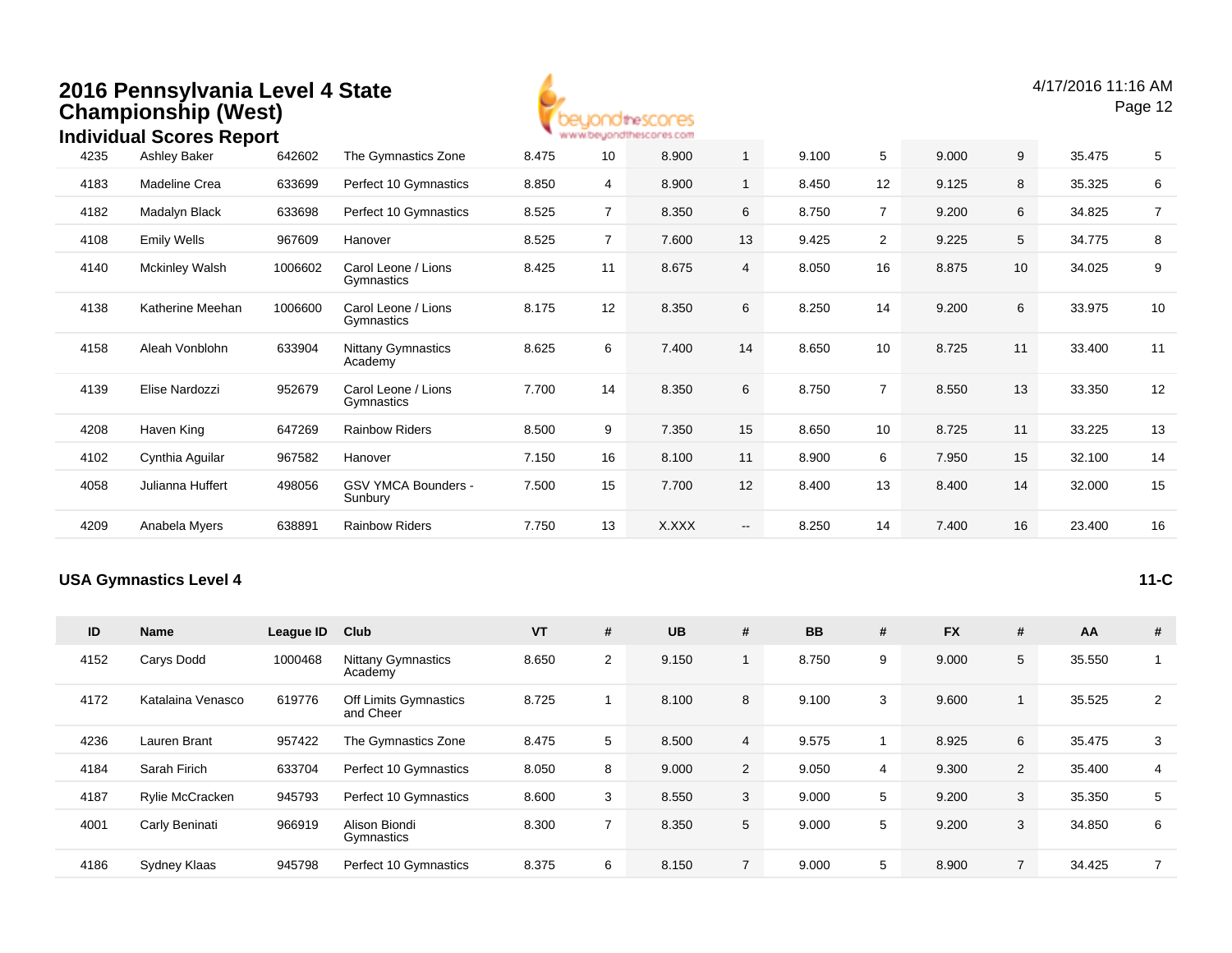|      | 2016 Pennsylvania Level 4 State<br><b>Championship (West)</b><br><b>Individual Scores Report</b> |           |                                       |       |                | beyondthescores<br>www.beyondthescores.com |                |           |                |           |                 | 4/17/2016 11:16 AM | Page 13        |
|------|--------------------------------------------------------------------------------------------------|-----------|---------------------------------------|-------|----------------|--------------------------------------------|----------------|-----------|----------------|-----------|-----------------|--------------------|----------------|
| 4046 | Kara Longo                                                                                       | 996343    | G2 Gymnastics                         | 8.500 | 4              | 7.600                                      | 11             | 8.950     | 8              | 8.800     | 9               | 33.850             | 8              |
| 4105 | Lainey Kessler                                                                                   | 967600    | Hanover                               | 7.900 | 10             | 7.550                                      | 12             | 9.325     | $\overline{2}$ | 8.700     | 10              | 33.475             | 9              |
| 4200 | Mikayla Bilbie                                                                                   | 953809    | Premier Gym and Cheer                 | 7.800 | 12             | 8.350                                      | 5              | 8.500     | 12             | 8.525     | 11              | 33.175             | 10             |
| 4155 | <b>Bridget Oldham</b>                                                                            | 633900    | <b>Nittany Gymnastics</b><br>Academy  | 7.750 | 13             | 8.000                                      | 9              | 8.700     | 10             | 8.450     | 12              | 32.900             | 11             |
| 4207 | Masura Hall                                                                                      | 638888    | <b>Rainbow Riders</b>                 | 7.900 | 10             | 6.450                                      | 13             | 8.700     | 10             | 8.900     | $7\overline{ }$ | 31.950             | 12             |
| 4159 | <b>Haley Weaver</b>                                                                              | 572657    | <b>Nittany Gymnastics</b><br>Academy  | 8.000 | 9              | 7.850                                      | 10             | 8.100     | 13             | 7.850     | 13              | 31.800             | 13             |
|      | <b>USA Gymnastics Level 4</b>                                                                    |           |                                       |       |                |                                            |                |           |                |           |                 | 12 & Older-C       |                |
| ID   | <b>Name</b>                                                                                      | League ID | Club                                  | VT    | #              | <b>UB</b>                                  | #              | <b>BB</b> | $\#$           | <b>FX</b> | $\pmb{\#}$      | AA                 | $\#$           |
| 4104 | Lexus Hawkes                                                                                     | 967596    | Hanover                               | 8.900 | $\mathbf{1}$   | 8.000                                      | 5              | 9.275     | $\mathbf{1}$   | 9.000     | $\overline{2}$  | 35.175             | $\mathbf{1}$   |
| 4204 | <b>Mckenna Price</b>                                                                             | 980360    | Premier Gym and Cheer                 | 8.850 | $\overline{2}$ | 8.400                                      | 1              | 8.600     | 4              | 9.075     | $\mathbf{1}$    | 34.925             | $\overline{2}$ |
| 4107 | Taryn Stambaugh                                                                                  | 967607    | Hanover                               | 8.350 | 3              | 8.400                                      | $\mathbf{1}$   | 8.500     | 5              | 9.000     | $\overline{2}$  | 34.250             | 3              |
| 4060 | <b>Kyrstyn Mummey</b>                                                                            | 553427    | <b>GSV YMCA Bounders -</b><br>Sunbury | 8.100 | 5              | 8.250                                      | 3              | 8.850     | 3              | 8.550     | $\overline{7}$  | 33.750             | 4              |
| 4059 | Sydney Knauer                                                                                    | 476249    | <b>GSV YMCA Bounders -</b><br>Sunbury | 8.050 | 6              | 8.200                                      | $\overline{4}$ | 8.225     | 6              | 8.800     | 6               | 33.275             | 5              |
| 4296 | Hannah Lynn                                                                                      | 967581    | Hanover                               | 7.650 | $\overline{7}$ | 7.350                                      | 6              | 8.900     | $\overline{2}$ | 8.900     | $\overline{4}$  | 32.800             | 6              |
| 4201 | Charlotte Graham                                                                                 | 980355    | Premier Gym and Cheer                 | 8.300 | 4              | 7.150                                      | $7^{\circ}$    | 7.450     | $\overline{7}$ | 8.900     | $\overline{4}$  | 31.800             | $\overline{7}$ |
|      | <b>USA Gymnastics Level 4</b>                                                                    |           |                                       |       |                |                                            |                |           |                |           |                 | 8 & Under-D        |                |

| ID   | <b>Name</b>              | League ID | Club                               | VT    |   | <b>UB</b> | # | <b>BB</b> | # | <b>FX</b> | #  | AA     | #  |
|------|--------------------------|-----------|------------------------------------|-------|---|-----------|---|-----------|---|-----------|----|--------|----|
| 4254 | <b>Trinity Macey</b>     | 943299    | <b>Uzelac Gymnastics</b>           | 8.600 |   | 9.250     |   | 9.275     |   | 9.650     |    | 36.775 |    |
| 4255 | <b>Madeline Mitchell</b> | 630819    | <b>Uzelac Gymnastics</b>           | 8.425 |   | 9.200     | 2 | 8.900     | 3 | 9.425     | 4  | 35.950 | C. |
| 4250 | Emma Bettwy              | 631845    | <b>Uzelac Gymnastics</b>           | 8.300 | 9 | 8.900     | 4 | 8.900     | 3 | 9.475     | 3  | 35.575 | 3  |
| 4176 | <b>Rylee Mayberry</b>    | 958287    | <b>Paramount Sports</b><br>Complex | 8.275 |   | 9.000     | 3 | 8.650     | 6 | 9.275     | .5 | 35.200 |    |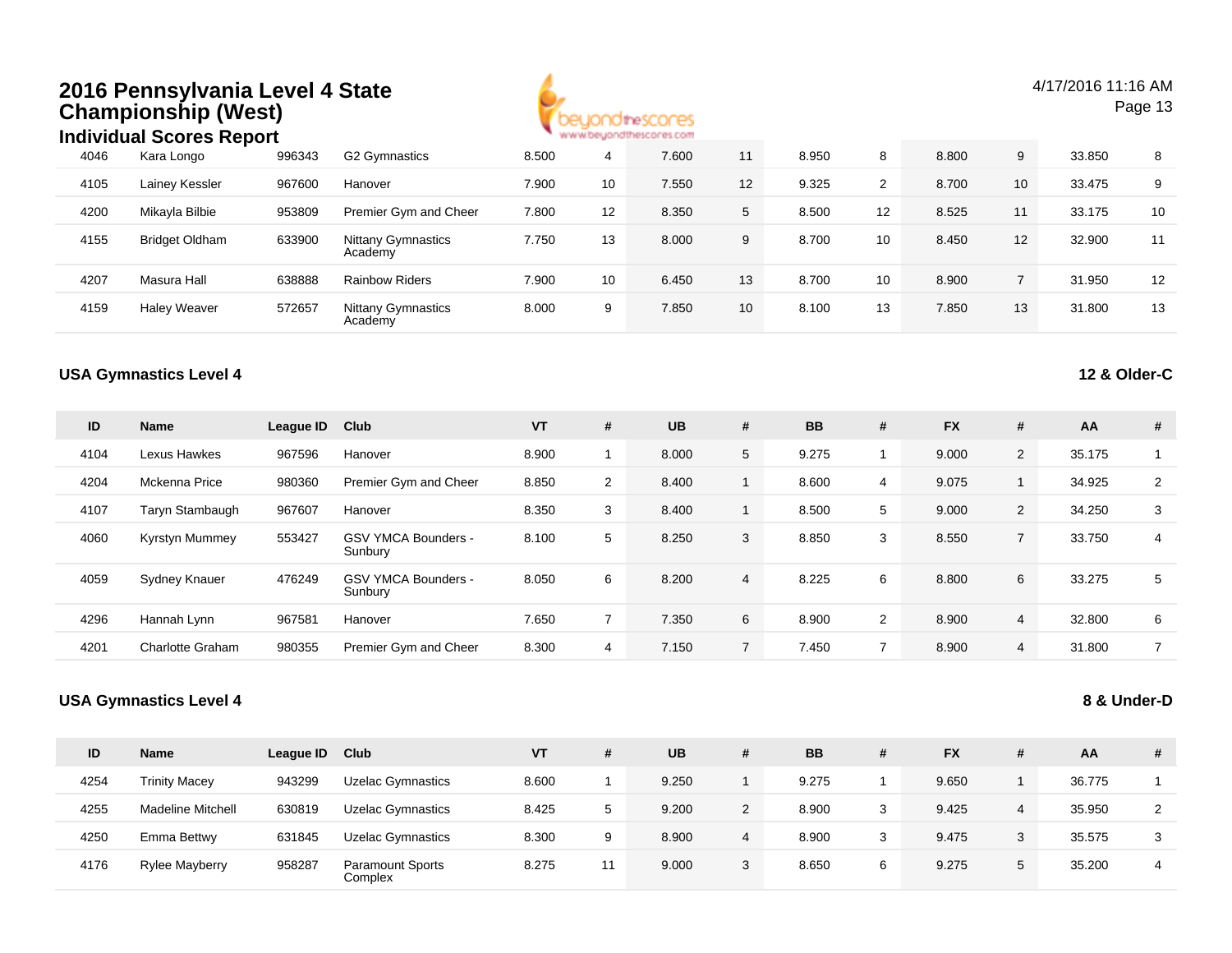

4/17/2016 11:16 AMPage 14

|      | <b>Individual Scores Report</b> |        |                                        |       |                | www.beyondthescores.com |                |       |                |       |                 |        |                |
|------|---------------------------------|--------|----------------------------------------|-------|----------------|-------------------------|----------------|-------|----------------|-------|-----------------|--------|----------------|
| 4256 | Kealani Parker                  | 955361 | <b>Uzelac Gymnastics</b>               | 8.050 | 13             | 8.625                   | 8              | 8.900 | 3              | 9.525 | $\overline{2}$  | 35.100 | 5              |
| 4175 | Chloe Ervay                     | 979951 | <b>Paramount Sports</b><br>Complex     | 8.575 | 3              | 8.000                   | 10             | 9.000 | $\overline{2}$ | 9.175 | 6               | 34.750 | 6              |
| 4257 | Madelyn Pastore                 | 631841 | <b>Uzelac Gymnastics</b>               | 8.350 | 7              | 8.700                   | $\overline{7}$ | 8.500 | $\overline{7}$ | 9.125 | $\overline{7}$  | 34.675 | $\overline{7}$ |
| 4067 | <b>Emily King</b>               | 950521 | Gym Dandys                             | 8.375 | 6              | 8.900                   | $\overline{4}$ | 8.100 | 11             | 9.100 | 9               | 34.475 | 8              |
| 4066 | Jennavieve Gasper               | 950519 | Gym Dandys                             | 8.575 | 3              | 8.450                   | 9              | 8.200 | 10             | 9.125 | $7^{\circ}$     | 34.350 | 9              |
| 4034 | Samantha Nelson                 | 615935 | <b>Centre Elite Gymnastics</b><br>Inc. | 8.600 |                | 8.000                   | 10             | 8.475 | 8              | 8.700 | 11              | 33.775 | 10             |
| 4028 | <b>Emalee Bortz</b>             | 615733 | Centre Elite Gymnastics<br>Inc.        | 8.300 | 9              | 8.875                   | 6              | 7.800 | 12             | 8.525 | 12              | 33.500 | 11             |
| 4033 | Caitlyn Kramer                  | 615724 | Centre Elite Gymnastics<br>Inc.        | 8.350 | $\overline{7}$ | 7.750                   | 12             | 8.250 | 9              | 8.775 | 10 <sup>°</sup> | 33.125 | 12             |
| 4068 | Reese Mellinger                 | 980358 | Gym Dandys                             | 7.950 | 14             | 7.550                   | 13             | 7.800 | 12             | 8.375 | 13              | 31.675 | 13             |
| 4064 | Meadow Ferri                    | 950518 | Gym Dandys                             | 8.150 | 12             | 7.250                   | 14             | 7.550 | 14             | 8.150 | 14              | 31.100 | 14             |
|      |                                 |        |                                        |       |                |                         |                |       |                |       |                 |        |                |

#### **USA Gymnastics Level 4**

| ID   | <b>Name</b>     | <b>League ID</b> | Club                                   | <b>VT</b> | #              | <b>UB</b> | #              | <b>BB</b> | #              | <b>FX</b> | #              | AA     | #              |
|------|-----------------|------------------|----------------------------------------|-----------|----------------|-----------|----------------|-----------|----------------|-----------|----------------|--------|----------------|
| 4031 | Callie Kauffman | 615932           | <b>Centre Elite Gymnastics</b><br>Inc. | 8.825     | 3              | 9.375     | $\overline{2}$ | 8.850     | 8              | 9.850     | $\overline{ }$ | 36.900 |                |
| 4041 | Zeyla Webber    | 616281           | <b>Centre Elite Gymnastics</b><br>Inc. | 8.775     | 5              | 9.475     |                | 8.900     | 6              | 9.475     | 4              | 36.625 | $\overline{2}$ |
| 4173 | Asya Arroyo     | 979956           | <b>Paramount Sports</b><br>Complex     | 8.850     | $\overline{2}$ | 9.175     | 3              | 9.000     | 5              | 9.350     | 6              | 36.375 | 3              |
| 4180 | Jadyn Wagers    | 661379           | <b>Paramount Sports</b><br>Complex     | 9.050     |                | 9.125     | $\overline{4}$ | 9.150     | $\overline{2}$ | 8.150     | 19             | 35.475 | 4              |
| 4251 | Delaney Hall    | 631842           | <b>Uzelac Gymnastics</b>               | 8.600     | 8              | 8.850     | $7^{\circ}$    | 8.500     | 12             | 9.500     | 3              | 35.450 | 5              |
| 4179 | Elaina Potter   | 958111           | <b>Paramount Sports</b><br>Complex     | 8.750     | 6              | 7.200     | 19             | 9.350     | 1              | 9.700     | 2              | 35.000 | 6              |
| 4040 | Macy Stickler   | 657325           | <b>Centre Elite Gymnastics</b><br>Inc. | 8.500     | 11             | 8.825     | 9              | 8.800     | 9              | 8.800     | 14             | 34.925 | $\overline{7}$ |
| 4042 | Kinsee Barnett  | 956129           | Core Elite Gymnastics                  | 8.550     | 10             | 8.825     | 9              | 8.000     | 19             | 9.375     | 5              | 34.750 | 8              |

**9-D**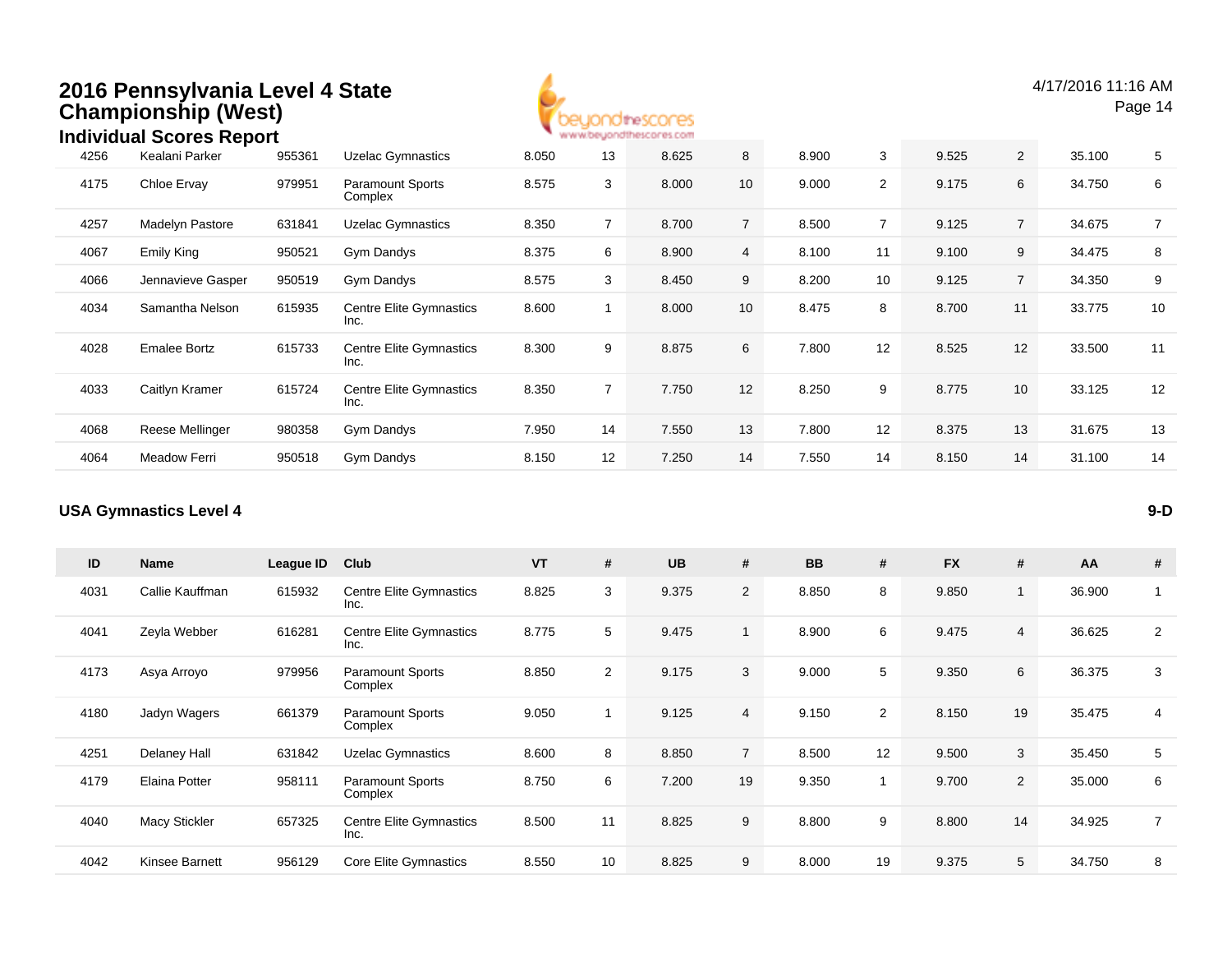

#### 4038 Jessie Saldana <sup>616280</sup> Centre Elite Gymnastics Inc.8.200 <sup>16</sup> 8.900 <sup>6</sup> 8.750 <sup>10</sup> 8.775 <sup>16</sup> 34.625 <sup>9</sup> 4008 Kensington **Mcconnachie** 502533 Arcadia Gymnastics and Fitness Center8.675 <sup>7</sup> 8.300 <sup>13</sup> 8.400 <sup>15</sup> 9.225 <sup>10</sup> 34.600 <sup>10</sup> 4036Piper Roth 616278 Centre Elite Gymnastics Inc.8.350 <sup>13</sup> 8.850 <sup>7</sup> 8.900 <sup>6</sup> 8.350 <sup>18</sup> 34.450 <sup>11</sup> 4283 Ella Jones <sup>966088</sup> Wilson School of Gymnastics and Dance8.300 <sup>15</sup> 8.250 <sup>14</sup> 8.425 <sup>14</sup> 9.325 <sup>7</sup> 34.300 <sup>12</sup> 4029 Caroline Concepcion615737 Centre Elite Gymnastics Inc.8.600 <sup>8</sup> 8.525 <sup>11</sup> 8.450 <sup>13</sup> 8.650 <sup>17</sup> 34.225 <sup>13</sup> 4065 Trinity Furmanek <sup>952870</sup> Gym Dandys 8.025 <sup>18</sup> 9.050 <sup>5</sup> 8.300 <sup>16</sup> 8.825 <sup>13</sup> 34.200 <sup>14</sup> 4037Katelyn Sabol 616872 Centre Elite Gymnastics Inc.8.800 <sup>4</sup> 8.425 <sup>12</sup> 8.150 <sup>17</sup> 8.800 <sup>14</sup> 34.175 <sup>15</sup> 4062 Elizabeth Chilson <sup>623962</sup> Gym Dandys 8.500 <sup>11</sup> 7.575 <sup>16</sup> 9.050 <sup>3</sup> 8.925 <sup>11</sup> 34.050 <sup>16</sup> 4252 Kyleigh Johns <sup>648819</sup> Uzelac Gymnastics 8.200 <sup>16</sup> 7.250 <sup>18</sup> 9.025 <sup>4</sup> 9.325 <sup>7</sup> 33.800 <sup>17</sup> 4212 Abby Schake <sup>661966</sup> Rogers Classics 8.350 <sup>13</sup> 7.400 <sup>17</sup> 8.750 <sup>10</sup> 9.300 <sup>9</sup> 33.800 <sup>17</sup> 4045 Samantha Straub <sup>524067</sup> Donachy Gymnastics 7.950 <sup>19</sup> 7.700 <sup>15</sup> 8.150 <sup>17</sup> 8.900 <sup>12</sup> 32.700 <sup>19</sup> **Individual Scores Report**616280

#### **USA Gymnastics Level 4**

**10-D**

| ID   | <b>Name</b>              | League ID | Club                                            | <b>VT</b> | #              | <b>UB</b> | #              | <b>BB</b> | #  | <b>FX</b> | #               | AA     | # |
|------|--------------------------|-----------|-------------------------------------------------|-----------|----------------|-----------|----------------|-----------|----|-----------|-----------------|--------|---|
| 4178 | Peyton Novinger          | 1005189   | <b>Paramount Sports</b><br>Complex              | 8.900     | $\overline{2}$ | 9.525     |                | 9.100     | 4  | 9.500     | 3               | 37.025 |   |
| 4030 | Faye Dubin               | 661121    | Centre Elite Gymnastics<br>Inc.                 | 8.675     | 5              | 9.375     | 3              | 9.300     |    | 9.600     |                 | 36.950 | 2 |
| 4035 | Sara Proctor             | 616276    | Centre Elite Gymnastics<br>Inc.                 | 8.800     | 3              | 9.425     | $\overline{2}$ | 9.150     | 3  | 9.300     | 5               | 36.675 | 3 |
| 4044 | Lauren Stroka            | 956131    | <b>Core Elite Gymnastics</b>                    | 8.250     | 12             | 9.025     | $\overline{7}$ | 8.200     | 11 | 9.450     | $\overline{4}$  | 34.925 | 4 |
| 4009 | <b>Elizabeth Michael</b> | 536485    | Arcadia Gymnastics and<br><b>Fitness Center</b> | 8.600     | 6              | 9.200     | $\overline{4}$ | 8.000     | 13 | 9.100     | $\overline{7}$  | 34.900 | 5 |
| 4061 | Madelyn Barch            | 950514    | Gym Dandys                                      | 8.600     | 6              | 9.075     | 5 <sup>5</sup> | 8.150     | 12 | 9.075     | 10 <sup>°</sup> | 34.900 | 5 |
| 4011 | Amber Wilson             | 511790    | Arcadia Gymnastics and<br><b>Fitness Center</b> | 8.950     |                | 9.050     | 6              | 7.750     | 14 | 9.100     | $\overline{7}$  | 34.850 | 7 |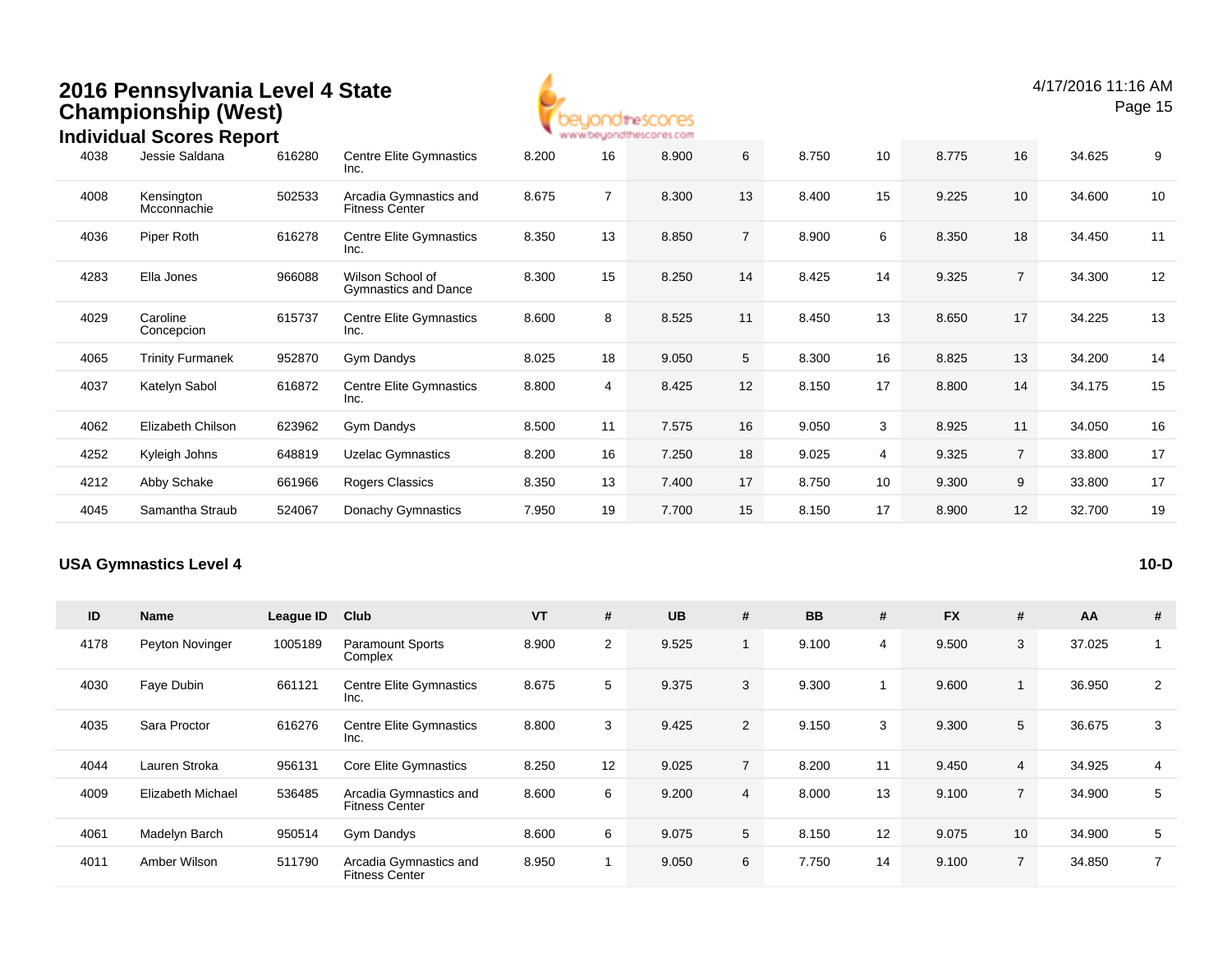

|      | ingividual Scores Report |         |                                          |       |    | ALALAY DIAMAN MARINDA WAS COLLE |                 |       |                |       |                |        |    |
|------|--------------------------|---------|------------------------------------------|-------|----|---------------------------------|-----------------|-------|----------------|-------|----------------|--------|----|
| 4261 | Cierra Williams          | 1017129 | <b>Uzelac Gymnastics</b>                 | 8.725 | 4  | 8.450                           | 8               | 8.450 | 9              | 8.725 | 15             | 34.350 | 8  |
| 4039 | Tassia St. Pierre        | 941025  | <b>Centre Elite Gymnastics</b><br>Inc.   | 8.300 | 10 | 8.225                           | 12              | 8.850 | 5              | 8.850 | 13             | 34.225 | 9  |
| 4027 | <b>Brynn Bortree</b>     | 566671  | Centre Elite Gymnastics<br>Inc.          | 8.350 | 9  | 8.425                           | 9               | 8.750 |                | 8.150 | 16             | 33.675 | 10 |
| 4174 | Savannah Brydon          | 958261  | <b>Paramount Sports</b><br>Complex       | 8.100 | 13 | 7.050                           | 16              | 9.175 | $\overline{2}$ | 9.050 | 11             | 33.375 | 11 |
| 4043 | Lauren Rendos            | 971510  | Core Elite Gymnastics                    | 8.300 | 10 | 8.350                           | 10 <sup>°</sup> | 7.450 | 16             | 9.125 | 6              | 33.225 | 12 |
| 4069 | <b>Emily Sinclair</b>    | 950525  | Gym Dandys                               | 8.075 | 14 | 7.150                           | 14              | 8.800 | 6              | 9.100 | $7^{\circ}$    | 33.125 | 13 |
| 4277 | Abigail Alonso           | 640081  | Wilson School of<br>Gymnastics and Dance | 8.050 | 15 | 7.100                           | 15              | 8.725 | 8              | 8.950 | 12             | 32.825 | 14 |
| 4071 | <b>Scarlett Valley</b>   | 1008856 | Gym Dandys                               | 7.950 | 16 | 8.300                           | 11              | 7.750 | 14             | 8.800 | 14             | 32.800 | 15 |
| 4047 | Carly Ayers              | 998217  | Gemini Gymnastics of<br>Pittsburgh       | 8.425 | 8  | 7.200                           | 13              | 8.450 | 9              | 8.000 | 17             | 32.075 | 16 |
| 4211 | <b>Krissy Crabtree</b>   | 971128  | Rogers Classics                          | 7.900 | 17 | 6.650                           | 17              | 6.450 | 17             | 9.550 | $\overline{2}$ | 30.550 | 17 |
|      |                          |         |                                          |       |    |                                 |                 |       |                |       |                |        |    |

#### **USA Gymnastics Level 4**

| ID   | <b>Name</b>       | League ID | Club                                            | <b>VT</b> | # | <b>UB</b> | #              | <b>BB</b> | #                       | <b>FX</b> | $\#$           | AA     | #              |
|------|-------------------|-----------|-------------------------------------------------|-----------|---|-----------|----------------|-----------|-------------------------|-----------|----------------|--------|----------------|
| 4281 | Alaina Greenawalt | 640083    | Wilson School of<br><b>Gymnastics and Dance</b> | 8.825     | 5 | 9.200     | $\overline{2}$ | 9.550     | $\overline{\mathbf{A}}$ | 9.525     | 2              | 37.100 |                |
| 4279 | Caitlyn Elbin     | 981396    | Wilson School of<br><b>Gymnastics and Dance</b> | 9.075     | 2 | 8.950     | 8              | 9.000     | 5                       | 9.500     | 3              | 36.525 | 2              |
| 4010 | Alyson Sudar      | 502536    | Arcadia Gymnastics and<br><b>Fitness Center</b> | 9.150     |   | 9.300     |                | 9.100     | 3                       | 8.850     | 13             | 36.400 | 3              |
| 4280 | Cayce Elbin       | 981397    | Wilson School of<br><b>Gymnastics and Dance</b> | 8.800     | 7 | 9.100     | 3              | 9.100     | 3                       | 9.225     | 5              | 36.225 | 4              |
| 4259 | Kamryn Wagner     | 946557    | <b>Uzelac Gymnastics</b>                        | 9.025     | 3 | 9.000     | $7^{\circ}$    | 8.700     | 10                      | 9.000     | 11             | 35.725 | 5              |
| 4278 | Morgan Bopp       | 657376    | Wilson School of<br><b>Gymnastics and Dance</b> | 8.675     | 9 | 9.025     | 5              | 8.400     | 12                      | 9.550     | $\overline{1}$ | 35.650 | 6              |
| 4007 | Macy Littler      | 657231    | Arcadia Gymnastics and<br>Fitness Center        | 8.825     | 5 | 9.025     | 5              | 8.650     | 11                      | 9.100     | 10             | 35.600 | $\overline{7}$ |

**11-D**